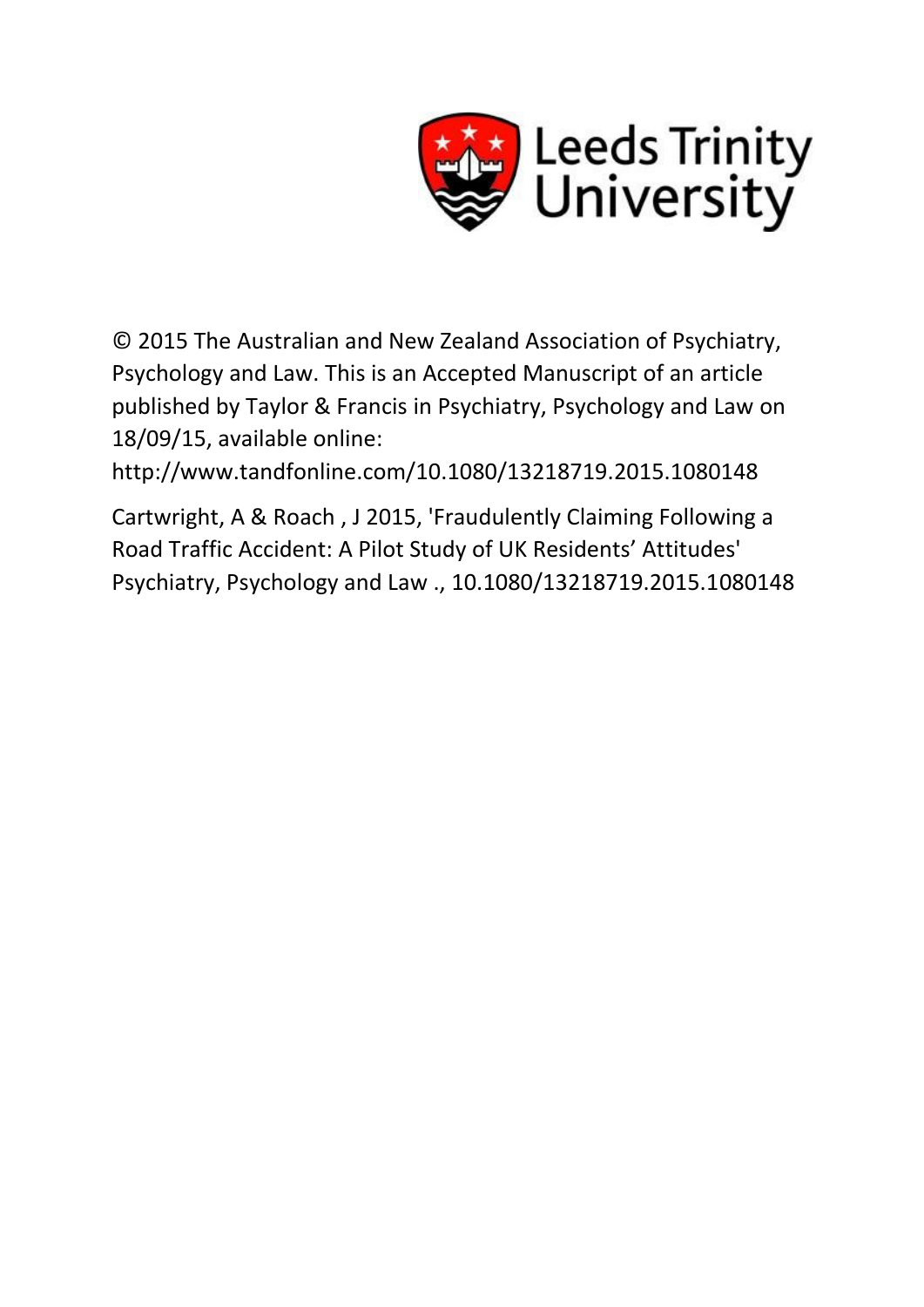# Running Head: FRAUDULENTLY CLAIMING FOLLOWING A RTA

# **Fraudulently Claiming Following a Road Traffic Accident: A Pilot Study of UK Residents Attitudes**

Ashley Cartwright\* School of Social and Health Sciences, Leeds Trinity University

&

Jason Roach A*pplied Criminology Centre, University of Huddersfield,* 

\*Corresponding author: Ashley Cartwright at the School of Social and Health Sciences,

Leeds Trinity University, Horsforth, Leeds, LS18 5HD.

Email: a.cartwright@leedstrinity.ac.uk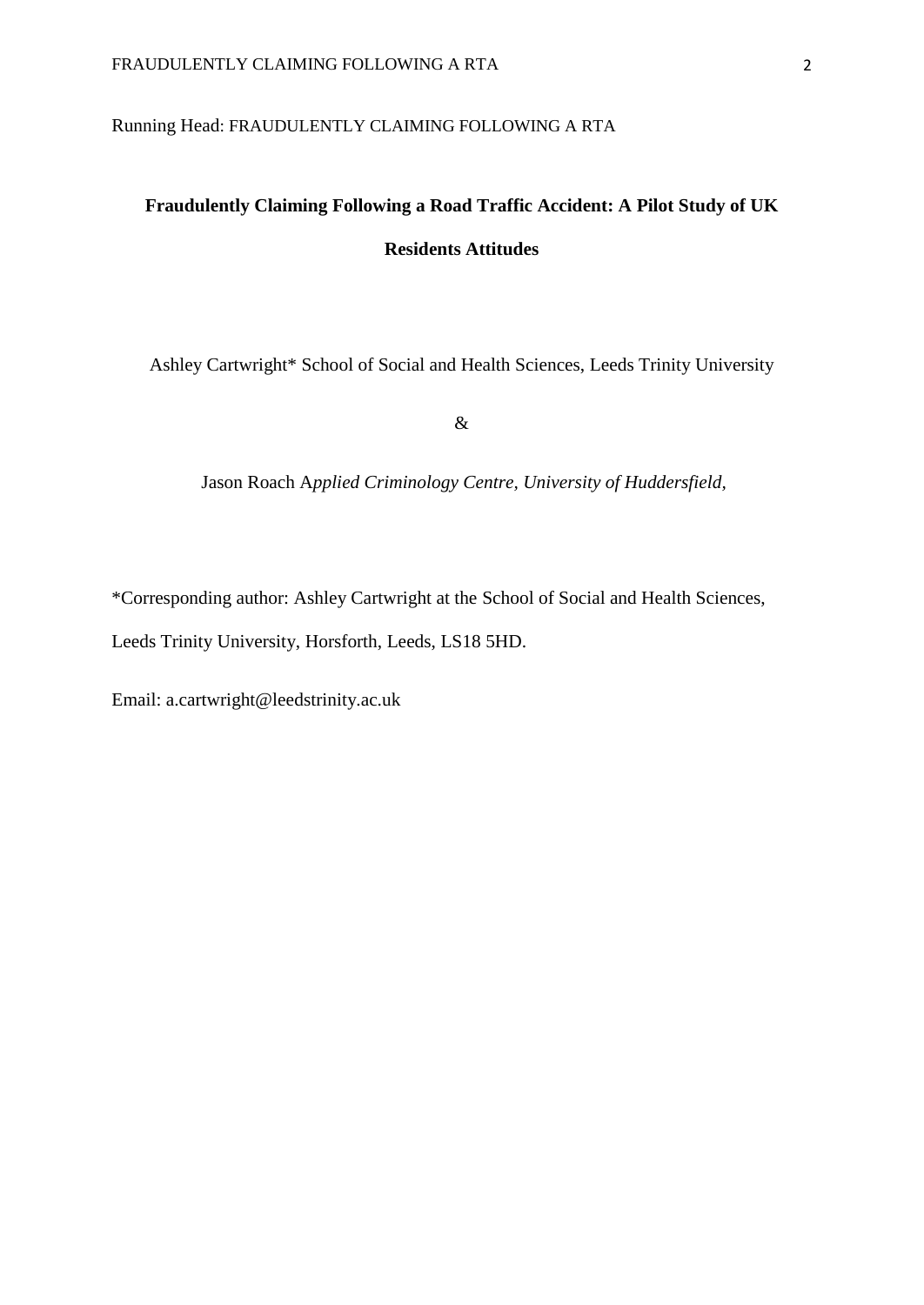# **Fraudulently Claiming Following a Road Traffic Accident: A Pilot Study of UK Residents Attitudes**

### **Abstract**

The UK Government recently expressed concern regarding the financial repercussions that feigned whiplash claims following road traffic accidents (RTA) are having on the economy. Indeed, this is a problem that is a likely result of a significant percentage of otherwise law-abiding citizens, who interpret this behaviour to be victimless. Previous research has indicated that a substantial prevalence of malingering exists across a variety of contexts; however, establishing the ground truth is problematic. This paper presents an alternative approach that provides an insight into the problem of malingering following a RTA. 197 participants completed a hypothetical questionnaire that examined their likelihood of malingering either: depression, PTSD or whiplash following a RTA. The results suggest that a substantial percentage indicated they would be likely to malinger using either a partial malingering or false imputation strategy. Malingering following a RTA appears to be regarded with little severity and this paper discusses the implications.

# *Keywords: Malingering, Insurance Fraud, RTA, Deception, Victimless Crime*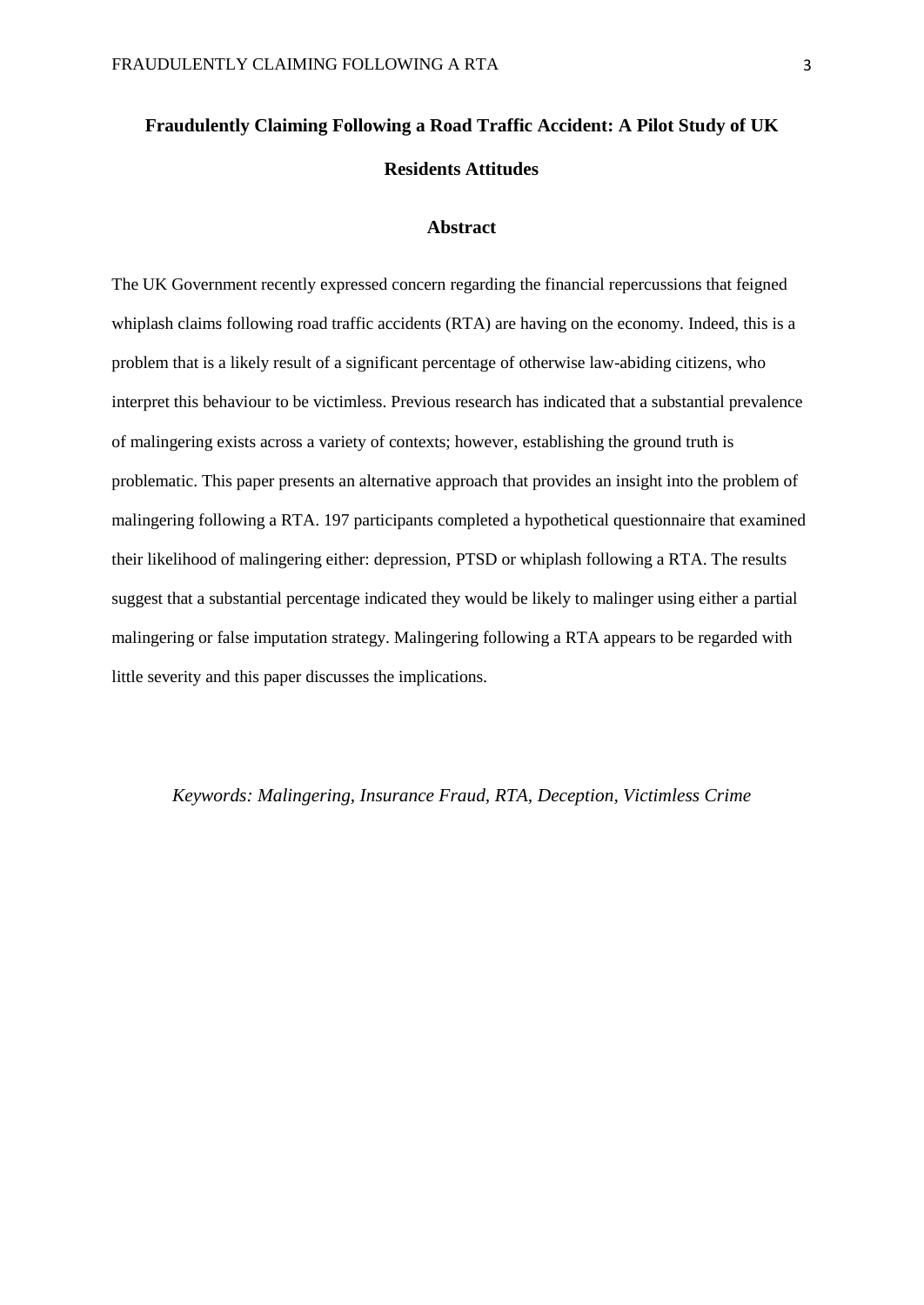# **Fraudulently Claiming Following a Road Traffic Accident: A Pilot Study of UK Residents Attitudes**

### **Introduction**

Criminology has traditionally concerned itself with acts of criminality that are associated with the stereotypical offender who is portrayed in a negative light compared with the socalled law-abiding citizen. In reality, how many citizens actually abide by all the laws, all of the time, which are set by the government? In truth, very few individuals are probably worthy of this title which intentionally sets the majority of the general public apart from the moral less portrayal of the stereotypical criminal (Youngs and Canter, 2014).

In an article published in the *Telegraph* in 2008, it was stated that, on average, British citizens commit seven crimes a week; this was according to a survey of 5000 UK residents. The survey indicates that a third of the population were not concerned that they regularly broke the law, with 20% stating they didn't see the crimes as illegal because *'everybody else does it'* (British Telegraph, 2008). Moreover, social psychology has long speculated why individuals might regularly break the law, through explanations such as attribution theory (Heider, 1958); take for example, the actor observer bias, which states that we are inclined to attribute other people's behaviours to their personal (internal) disposition, whilst we believe our own to be situational determined (i.e. external causes) (Jones & Nisbett, 1972).

Criminologists Sykes and Matza (1964) further demonstrate why otherwise law-abiding citizens can rationalise their behaviour prior to breaking certain laws through five techniques of neutralisation: 1) *denial of responsibility*, 2) *denial of injury*, 3) *denial of the victim*, 4) *condemnation of the condemners* and, 5) *appeal to higher loyalties*. A further appropriate factor that can be taken from criminological research relates to the perceived seriousness of unlawful and antisocial behaviour. Research indicates that acts producing physical harm are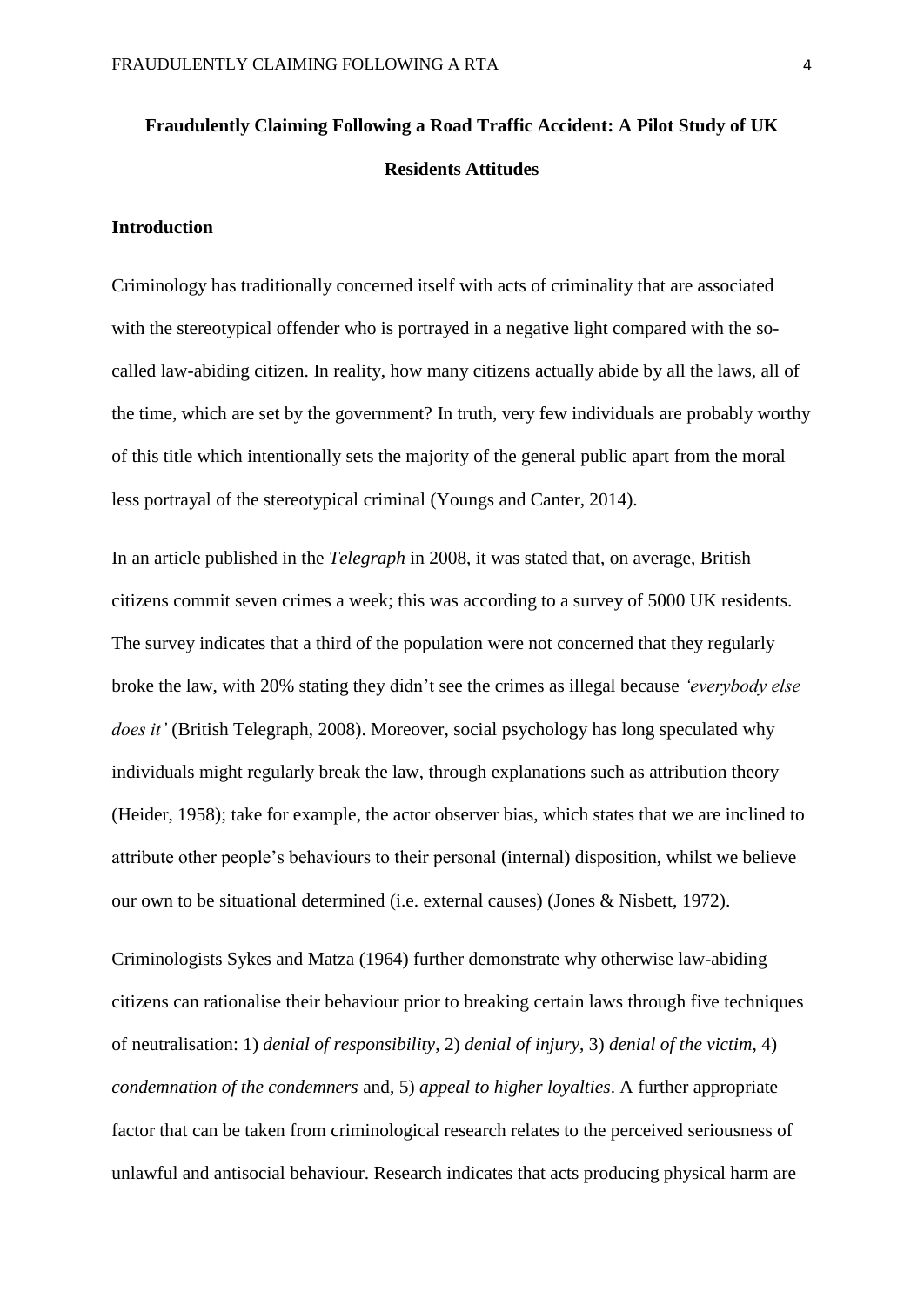consistently regarded as the most serious, followed by behaviours causing property loss or damage, whereas victimless crimes are generally viewed as the least serious (Stylianou, 2003).

We suspect that such early criminology and social psychology theories alongside the rationalisation that 'everybody else does it' can go a long way in explaining why the lawabiding majority are able to rationalise everyday 'minor' crimes; and we hypothesise this is something that is likely to be relevant for crimes committed against the insurance industry, such as fraudulent claims for compensation.

# *The UK: The Whiplash Capital of the World*

In a recent inquiry conducted for the UK government the UK was labelled the 'Whiplash Capital of the World' (Transport Committee, 2013) and it is likely that there is a prevalent 'everybody does it' attitude, which contributes significantly to the high rates of whiplash claims found in the UK. High rates are demonstrated statistically by the paradox that between 2006 to 2011 the amount of road traffic accidents dropped by 20% although the amount of personal injury claims actually increased by 60% (Merton et al, 2013). If one considers that a high percentage of people who are now involved in accidents claim for personal injury coupled with the hypothesis that feigning injury for compensation is not viewed as a serious crime, this exemplifies how a fraudulent health claim can offer a lucrative and alternative avenue for potential fraudsters to exploit (Cartwright, Roach, Wood & Wood, 2014).

Malingering refers to the 'intentional production of false or grossly exaggerated symptoms motivated by external incentives' (APA, 2013). At present there is paucity of research which investigates malingering claims in insurance fraud. This is surprising if one considers that insurance fraud currently costs the UK economy £2.1 billion per year (NFA, 2013). At present the base rates for malingering are relatively arbitrary mainly due to the complication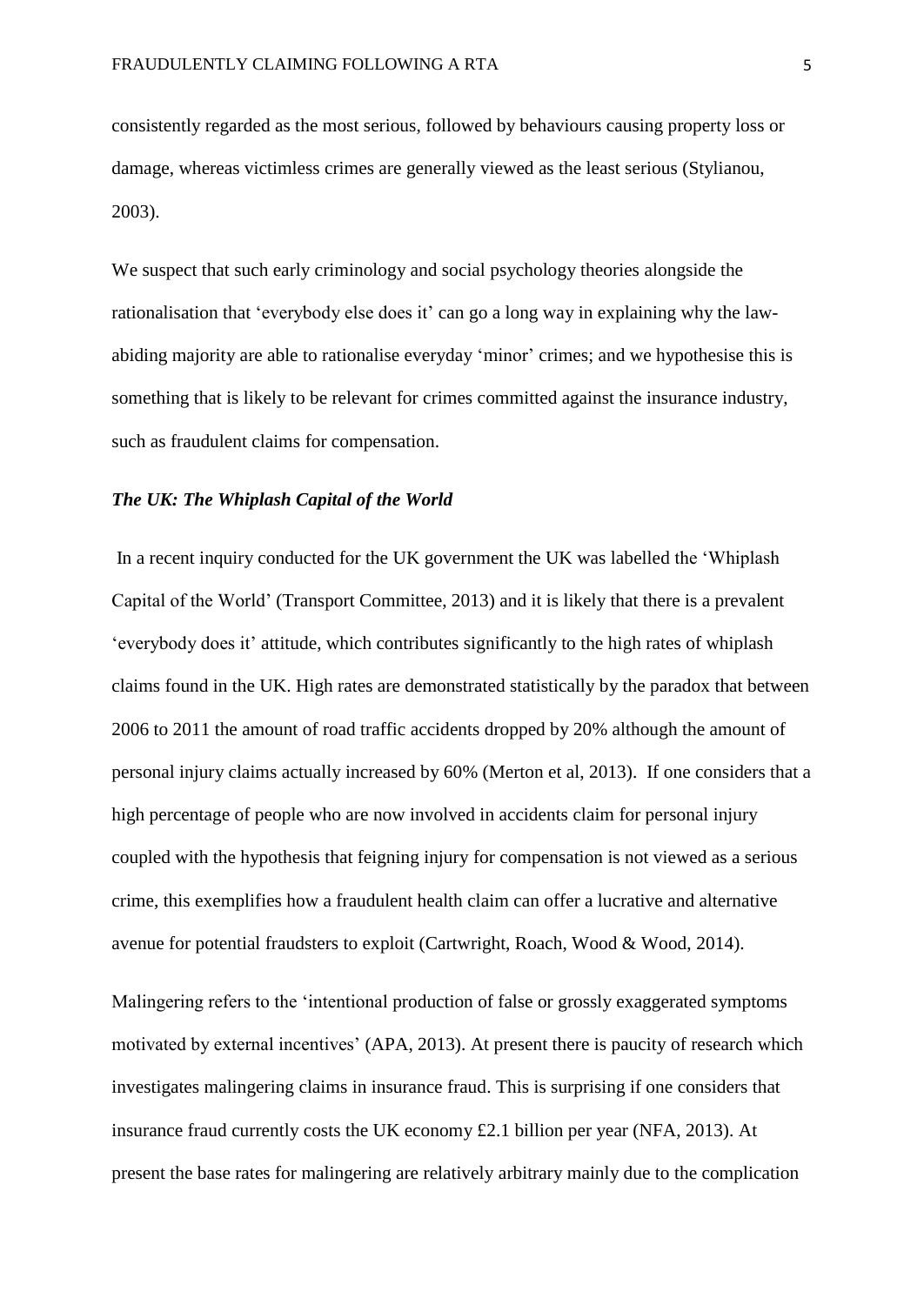in calculating such figures, furthermore, malingering occurs in a wide array of forensic contexts but we specifically focus here on malingering for financial compensation following a road traffic accident (RTA).

A survey of practicing medico-legal psychiatrists and psychologists conducted in the United States indicated that in approximately 29% of personal injury cases, assessed by the professional showed signs of malingering (Mittenberg, Patton, Canyock and Condit, 2002). Moreover, a recent study conducted in the UK reported that 40% of 100 RTA cases claiming for personal injury following a RTA (that were evaluated by a forensic psychiatrist), aroused suspicion of involving some extent of malingering (Cartwright, Roach, Wood & Wood, 2015). Previous research by Lees-Hayley (1997) reported a similar finding reporting that 20 – 30% of 492 personal injury claimants' psychometric testing results using the MMPI-2 suggested malingering behaviour (Lees-Haley, 1997). What is more, base rates as high as 40% in disability claimants (Resnick, 1977) and 75% in examined Vietnam veterans claiming symptoms of PTSD (Burkett & Whitley, 1988) has been evidenced. The implication of such high base rates that have been demonstrated in research specifically developed to investigate malingering has recently been evidenced. Chafetz and Underhill (2013) utilised the average base rate of 40% suggested by Larrabbe et al (2009) to estimate the economic cost that malingered disability claims have on the United States; the results suggest that the economic costs of malingered disability claims for 2011 amounted to \$20.02 billion (Chafetz & Underhill, 2013).

We posit that malingering following RTAs should be of paramount concern to the wider public, the government, and the insurance industry, considering that there were 819,137 claims for personal injury following a road traffic accident in the UK during 2012 (Transport Committee, 2013). The majority (58%) of these claims represented whiplash and the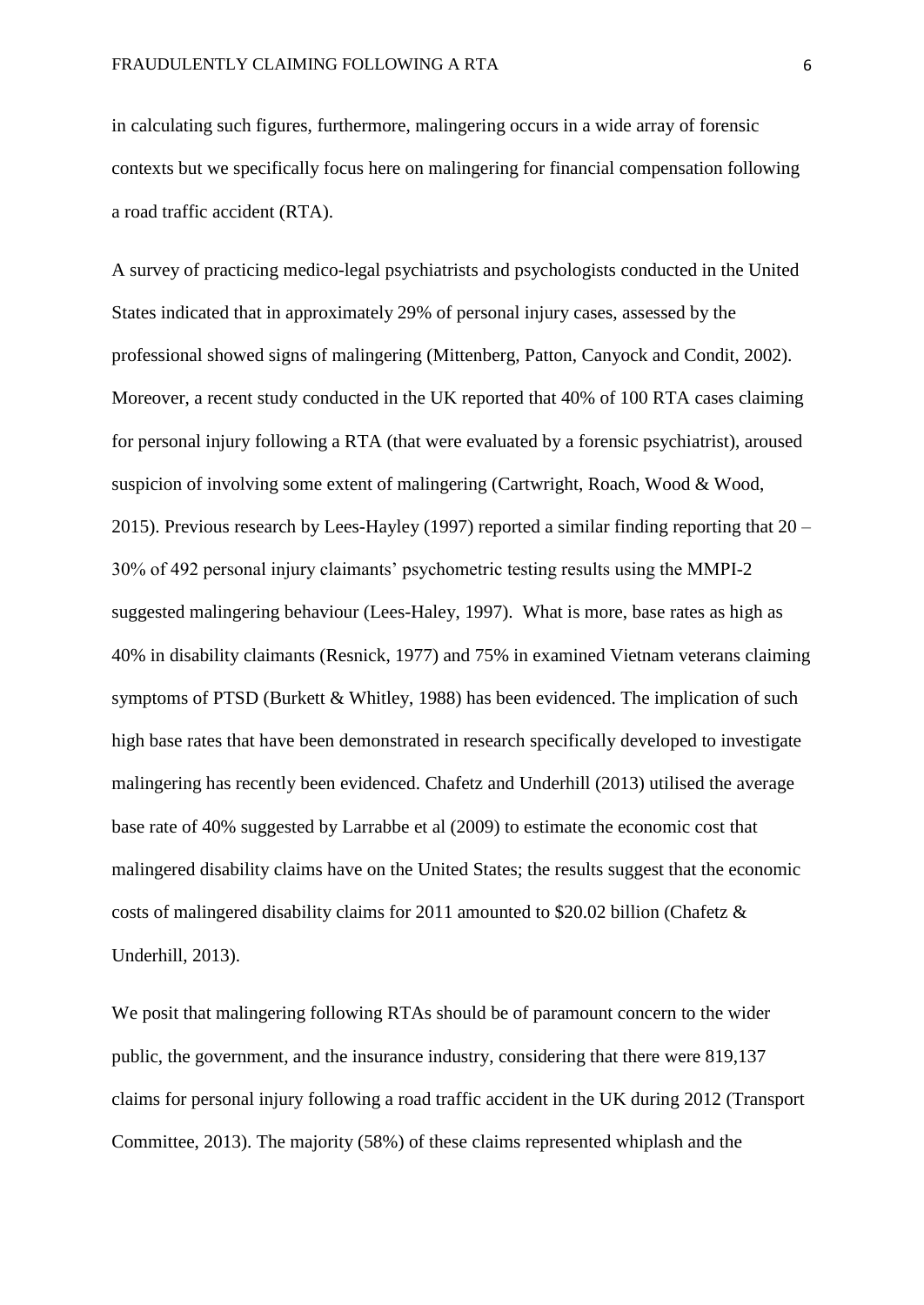remaining constituted more severe physical injuries and claims for damages to an individual's mental health (Transport Committee, 2013). Therefore, if the base rate for fraudulently claiming whiplash by feigning or exaggerating symptoms is similar to the base rates suggested in research examining malingering mental health claims (Lees-Haley, 1997; Burkett & Whitley, 1988; Cartwright, Roach, Wood & Wood, 2014; Mittenberg, Patton, Canyock & Condit, 2002), then this will cost the economy hugely as demonstrated in US disability pay outs (Chafetz & Underhill, 2013). Furthermore, we suspect that the base rates for malingering whiplash to be higher than that of mental illness because the system in place is considerably less daunting, as claimants are not required to undergo a thorough assessment and it is widely well-known that insurance companies often settle whiplash claims straight away without the use of an independent medical examiner (Transport Committee, 2013). Claims for whiplash typically yield on average a relatively low return for the claimant of £2500 (Transport Committee, 2013). A mental health claim conversely, can receive compensation in the region of a reported £100,000 for a claim of PTSD, this is attested on personal injury lawyer websites (Bolton, n.d.). However, it may actually make little difference whether lots of little fraudulent claims exist or fewer, great big ones, the end result is the same; a significant loss to the UK economy.

Research suggests that a high proportion of so-called law abiding citizens are willing to engage in insurance fraud (Button, Pakes & Blackburn, 2013; Karstedt & Farrall, 2006). Button, Pakes and Blackbourne (2013) for example, indicated that 37% of people that they surveyed in their sample of UK residents would not completely rule out making up an insurance claim. Indeed, 29% thought that it was acceptable to do this, with a further 2% actually admitting to having made a fraudulent insurance claim in the past. Furthermore, when individuals were asked about exaggerating an insurance claim, the proportion of people willing to do so rose to 47% with 40% who believed that it is acceptable to do so and 6%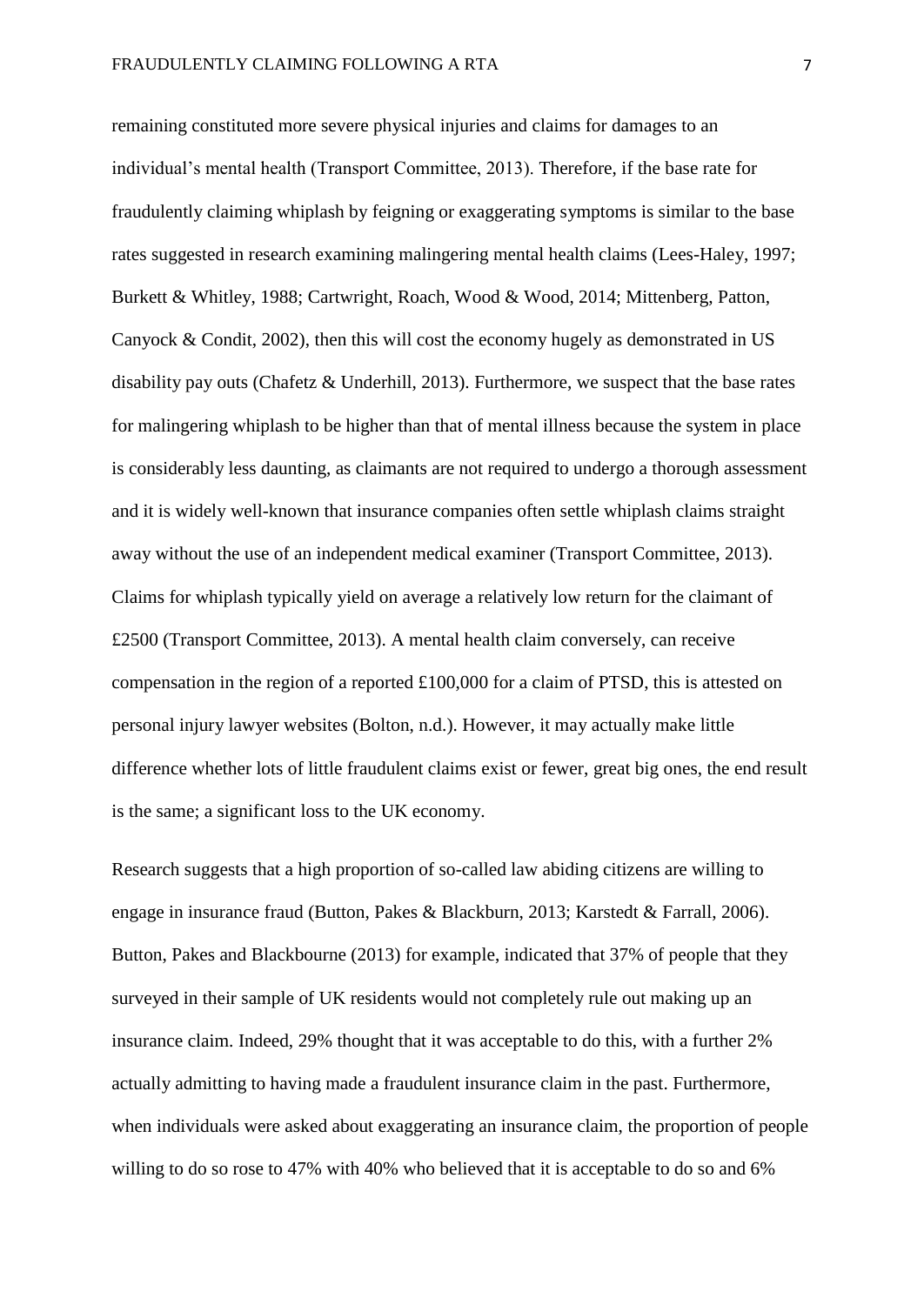admitting to having done so in the past (Button, Pakes & Blackburn, 2013). With figures as high as these, the question still remains whether a similar public perception exists with regard to the malingering of mental illnesses and physical injuries in personal injury claims. The present paper explores the UK's public perception to feigning mental or physical impairment for financial compensation by fraudulent means.

#### *Detecting Malingering*

 $\overline{a}$ 

Readers may be aware the problem at the heart of malingering is in the detection. Spotting malingering is a very difficult task even for the experienced professional and the difficulty in spotting malingering can be inhibited by the type of malingering strategy being used by the claimant (Resnick & Knoll, 2005; Hall & Hall, 2006; Cartwright, Roach, Wood & Wood, 2015). In addition, our ability as humans to detect deceit is on average even when testing professional lie catchers no better than flipping a two-sided coin, with an average accuracy rate gathered from 24 studies of 55.91% (Vrij, 2008). This highlights one of the main problems: detecting lies is difficult<sup>1</sup>.

With this very difficult task given to medico-legal examiners, the problem is not black and white when deciding whether the claimant is providing a truthful account of their health problems caused by the accident. Research has highlighted that malingering occurs in three forms and the ease of the professional detecting malingering can be dependent on the strategy being used (Hall & Hall, 2006; Cartwright, Roach, Wood & Wood, 2014). Resnick (1988) suggests that there are three types of malingering: pure malingering, partial malingering and false imputation. *Pure malingering* occurs when claimants fabricate non-existent symptoms, *partial malingering* refers to the claimants who exaggerate real symptoms that they experience, and finally, *false imputation* refers to the claimant who reports genuine

 $<sup>1</sup>$  A review of the detecting deception literature is not attempted here, however, should the reader wish to</sup> understand this topic in great detail we recommend Vrij (2008).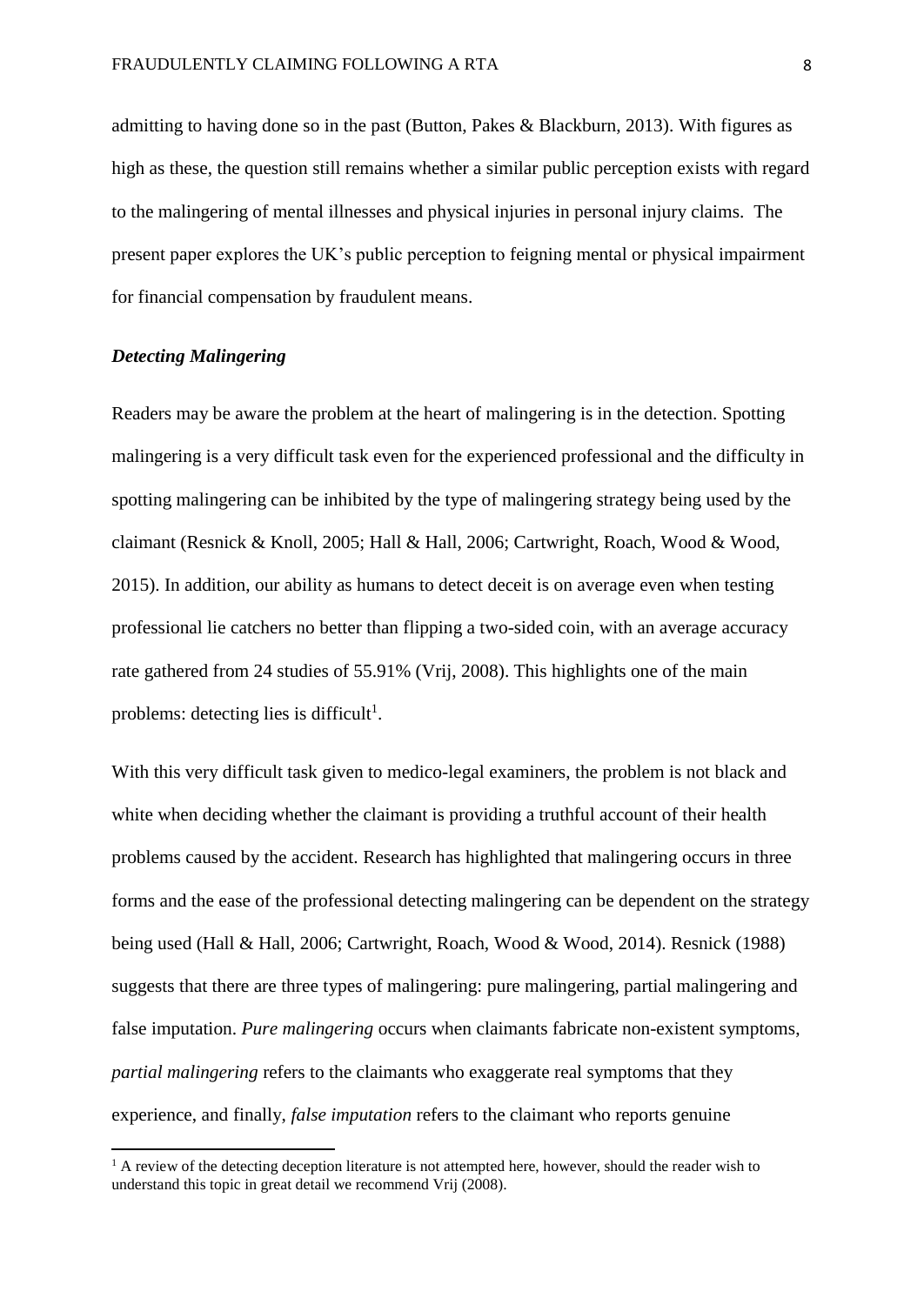symptoms but knowingly attributes the cause of the symptoms to an event, which played no role (e.g. a claimant suffering with life-long depression who is subsequently involved in a RTA and then suggests their depression was instigated by the RTA). Research indicates partial malingering is the most common form (Kleinman & Stewart, 2004; Cartwright, Roach, Wood & Wood, 2014). Additionally, partial malingering and false imputation are much harder to detect than pure malingering due to the existence of in part genuine symptoms (Hall & Hall, 2006; Kleinman & Stewart, 2004; Cartwright, Roach, Wood & Wood, 2014).

Specialised psychometric scales designed to identify malingering such as the validity scales on the Personality Assessment Inventory (PAI, Morey, 1991) have been shown to be poor at identifying this type of malingering with real claimants (Cartwright, Roach, Wood and Wood, 2015). Consequently the difficulties faced by forensic professionals when assessing the veracity of the claimant's mental health condition and in deciding whether the mental health problem occurred as a direct result of the accident is made more difficult when a patient is able to report accurate mental health symptoms; possibly because of previous mental health problems.

It has been reported by one of the most influential researchers in deception that as humans we possess a truth bias, whereby our starting assumption is that others are telling the truth (Vrij, 2008). Furthermore, in a paper published by Neal and Grisso (2014) titled: *'the cognitive underpinnings of bias in forensic mental evaluations',* the authors review how biases in decision making relate to forensic mental health evaluations. Neal and Grisso (2014) discuss many biases that have been evidenced in decision making and directly highlight the applicability in the formation of decisions in forensic mental health contexts. Moreover, due to the nature of a RTA, the plausible mental ill health that a claimant may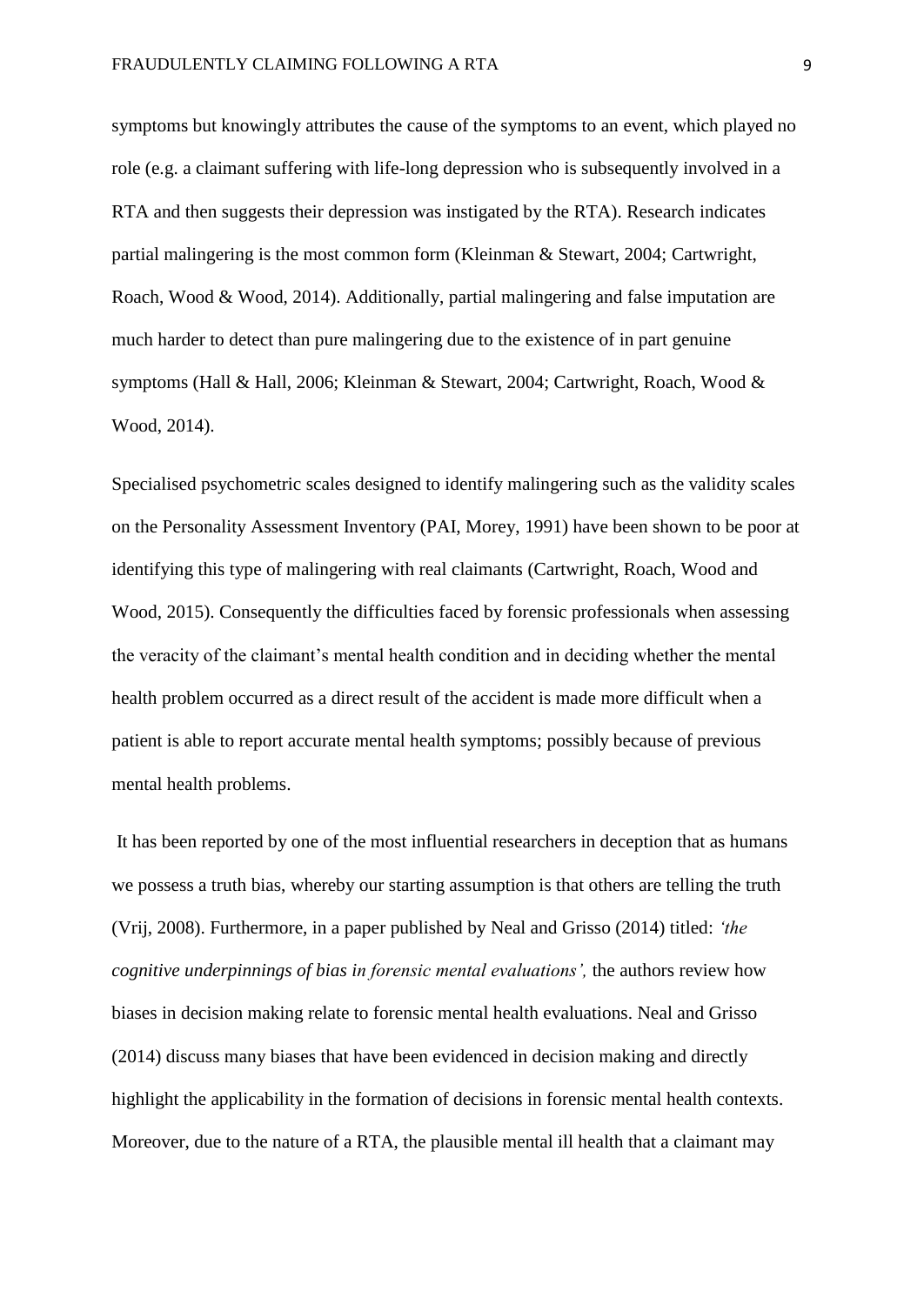suffer with is PTSD, this is because of the trauma that is associated with a collision and in 15 to 30% of cases results in genuine PTSD (Hall & Hall, 2006b). Unsurprisingly, research to date has focused mainly on malingered PTSD, and what is apparent is that due to the subjective nature of PTSD symptoms the illness can be easily malingered (Hall & Hall, 2006; 2007; Guriel & Fremouw, 2003), with some researchers concluding: '*there is no one way to identify the malingering of PTSD*' and '*it is critical to examine multiple sources of data and to use sound clinical judgement*' (Hall & Hall, 2007). Consequently, this is a further area which complicates the assessment of malingering and this paper by no means is a gibe on how forensic mental health assessments are undertaken, it is more the aim to highlight to the reader the difficult task faced by professionals.

#### *The Present Study*

It is apparent, that at present the odds are very much in favour of the determined fraudster who is willing to try their hand at malingering, mainly in part because there are so many vulnerabilities in the system: from (1) the system is designed to process honest claims, (2) there are many complications in spotting fraudulent mental health claims and (3) there is a substantial lack in negative repercussions for those who are caught fraudulently claiming. Consequently, the present paper aims to explore this issue further by focusing on the attitudes of people living in the UK towards the act of malingering following a RTA. It is hoped that the present study will gain a better understanding of whether certain malingering strategies are perceived as more acceptable than others and whether people are more likely to malinger certain types of mental illness in comparison with whiplash. In summary, the present paper seeks to add much needed knowledge regarding the act of malingering and it is hoped that by generating a more detailed understanding of the issue that progress can be made in tackling the problem.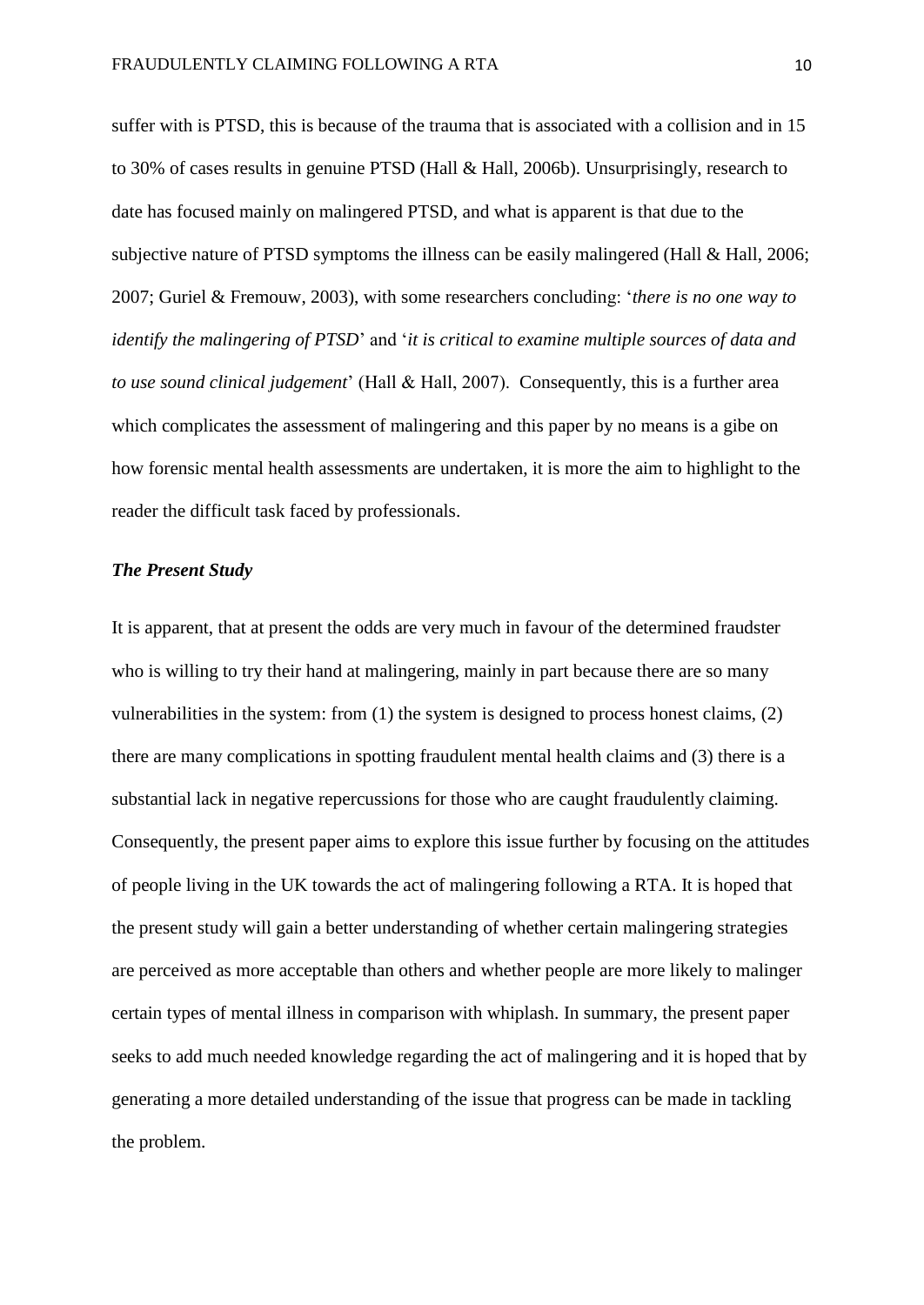#### **Method**

#### *Participant recruitment*

Participants were recruited using two avenues: social media sites including: 'Facebook', 'Twitter', 'Linkedin', 'The Student Room', 'Reddit' and a participant recruitment webpage called 'call for participants' and from those students studying a third year Criminology module at the University of Huddersfield. In total 220 participants agreed to participate, upon first analysis 23 participants were excluded from the sample as they stated they were not currently living in the UK, thus these participants were removed as the focus of present paper is the UK public perception. Consequently, 197 responses were examined comprising of 67 male (34%) and 130 female (66%) participants with a median age of 23 (SD 11.99) and these ages ranged from 18 to 83 years of age.

# *Procedure*

After deciding to participate, participants were directed to the study's landing page which outlined what was required of participants and asked those who wished to take part to read and sign the study consent form. Upon completion participants were required to answer several demographic questions and four social desirability questions. Participants were then randomly assigned to one of three conditions that explored responses towards the hypothetical malingering of: whiplash, post-traumatic stress disorder or depression. Within each condition participants were presented with a list of common symptoms associated with each complaint.

Participants were then asked to hypothetically indicate how likely they would be to employ a 'pure malingering strategy', a 'partial malingering strategy' and a 'false imputation strategy' in order to receive financial compensation following a RTA. Finally, participants were asked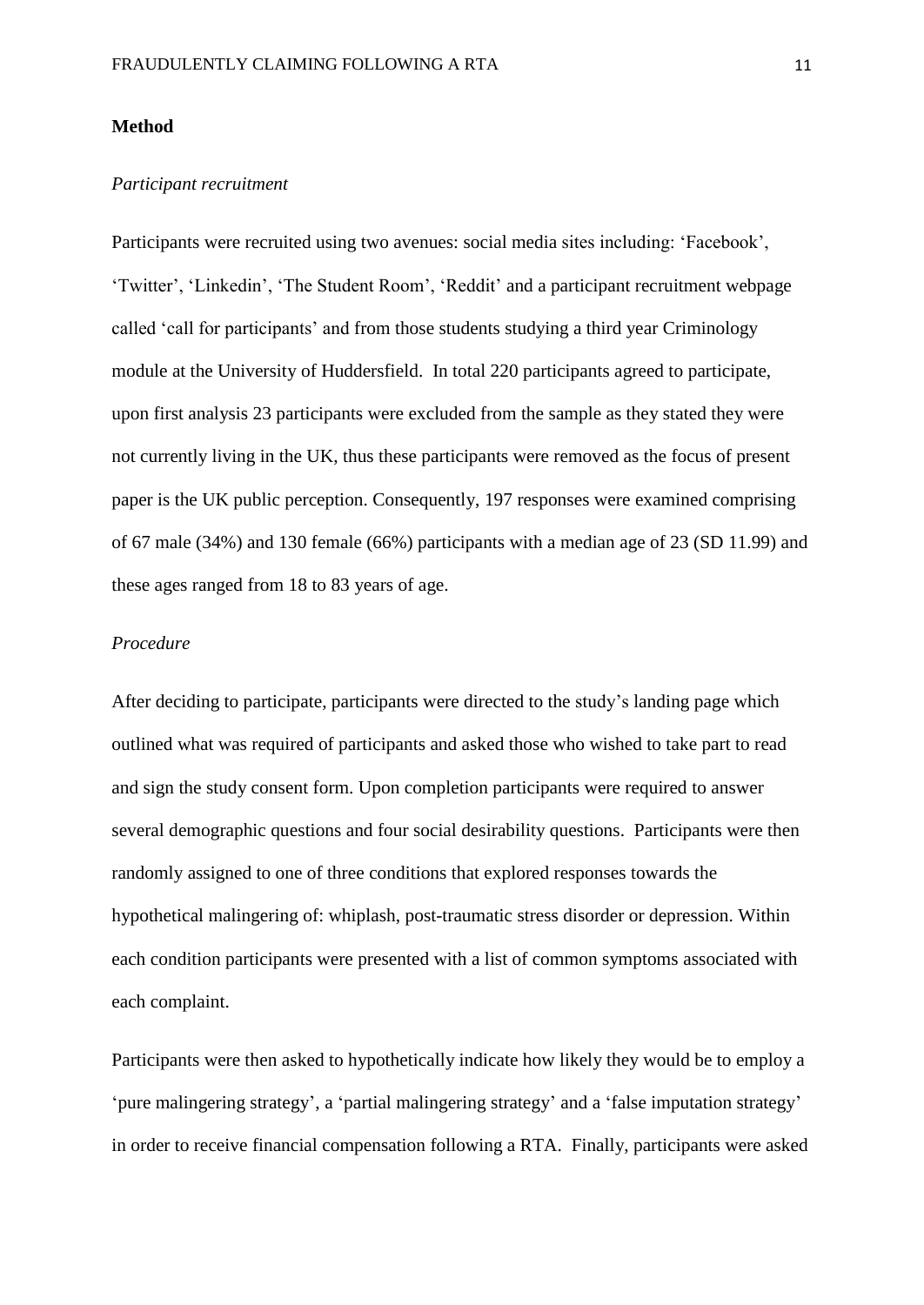eight further hypothetical questions which examined their hypothetical behaviour towards: pure malingering the effects of witnessing a traumatic event at work, pure malingering depression to obtain an extension to a deadline, music piracy, not declaring extra income, credit card fraud, identity fraud, filing a bogus household insurance claim, and exaggerating a household insurance claim.

#### *Materials*

#### *Brief Social Desirability Scale (*Haghighat, 2007)

The Brief Social Desirability Scale was designed to equal at least the minimum reliability of the 10-item version of Marlowe-Crowne Social Desirability Scale (Haghighat, 2007). The scale comprises of four questions (Haghighat, 2007):

- Do you always practice what you preach?
- Do you always keep your promises no matter how inconvenient they may be?
- Would you smile at people every time you meet them?
- Would you ever lie to people?

#### *Perceptions of malingering and the every day crimes questionnaire*

The survey developed for the present study, aimed to examine how likely participants were to engage in different types of malingering following a hypothetical RTA scenario, while also controlling for illnesses vulnerable to malingering by randomly assigning participants to questions exploring either whiplash, post traumatic stress disorder or depression. In addition, the study examined how likely participants were to engage in eight further fraudulent behaviours to offer a comparative view of malingering. Data was collected using the online survey collection software, survey gizmo.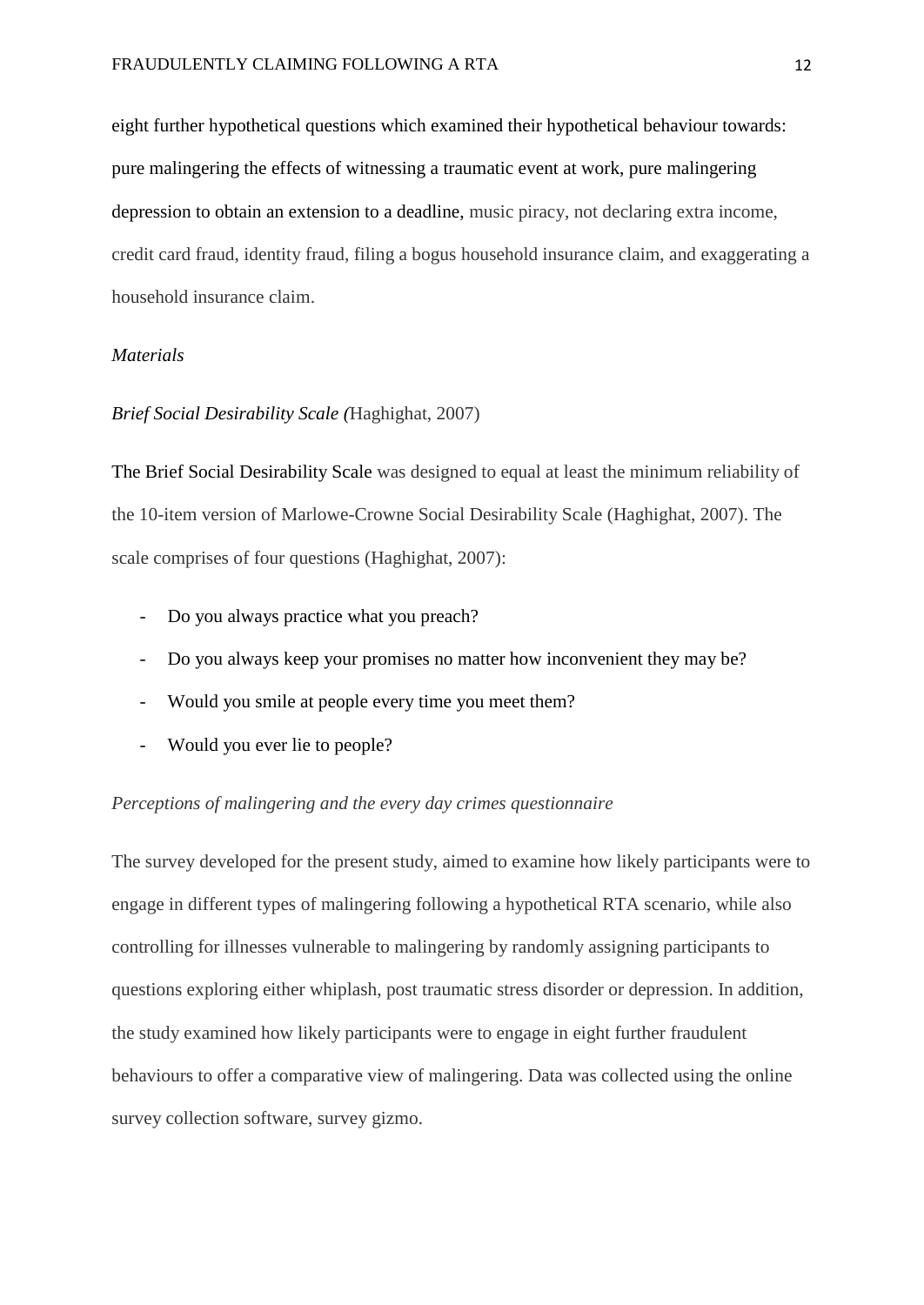#### *Analysis*

Non-parametric statistics were used within the present study as the participants' responses were measured using Likert scales, thus making the data ordinal, meaning non-parametric analysis is required (Clegg, 1998). In addition, when examining the skewness and kurtosis scores for all of the present data's independent variables the scores were significantly greater than twice the standard error thus indicating that non-parametric tests are required (Coolican, 2004) as the data is not normally distributed and this was further reinforced by running Shapiro-Wilk's Test of Normality for all variables and for each one a highly significant *P* value was found. Some researchers may argue that even though the data is non-normally distributed, parametric tests can still be conducted as they are more powerful; this can however be a common misconception and for data similar to that of the present nonparametric tests have proven to be three to four times more powerful (Blair & Higgins, 1980; Bridge & Sawilowsky, 1999; Nanna & Sawilowsky, 1998) than their parametric counterparts.

With the above said it is clear that the assumptions for parametric analysis are not met according to this principle and to be on the safe side we have opted to use the non-parametric statistics. Both descriptive and non-parametric equivalent inferential statistics were implemented including: the Kruskai – Wallis one way analysis of variance, Mann Whitney U tests, Wilcoxon Signed Ranks tests and Spearman's test of correlation.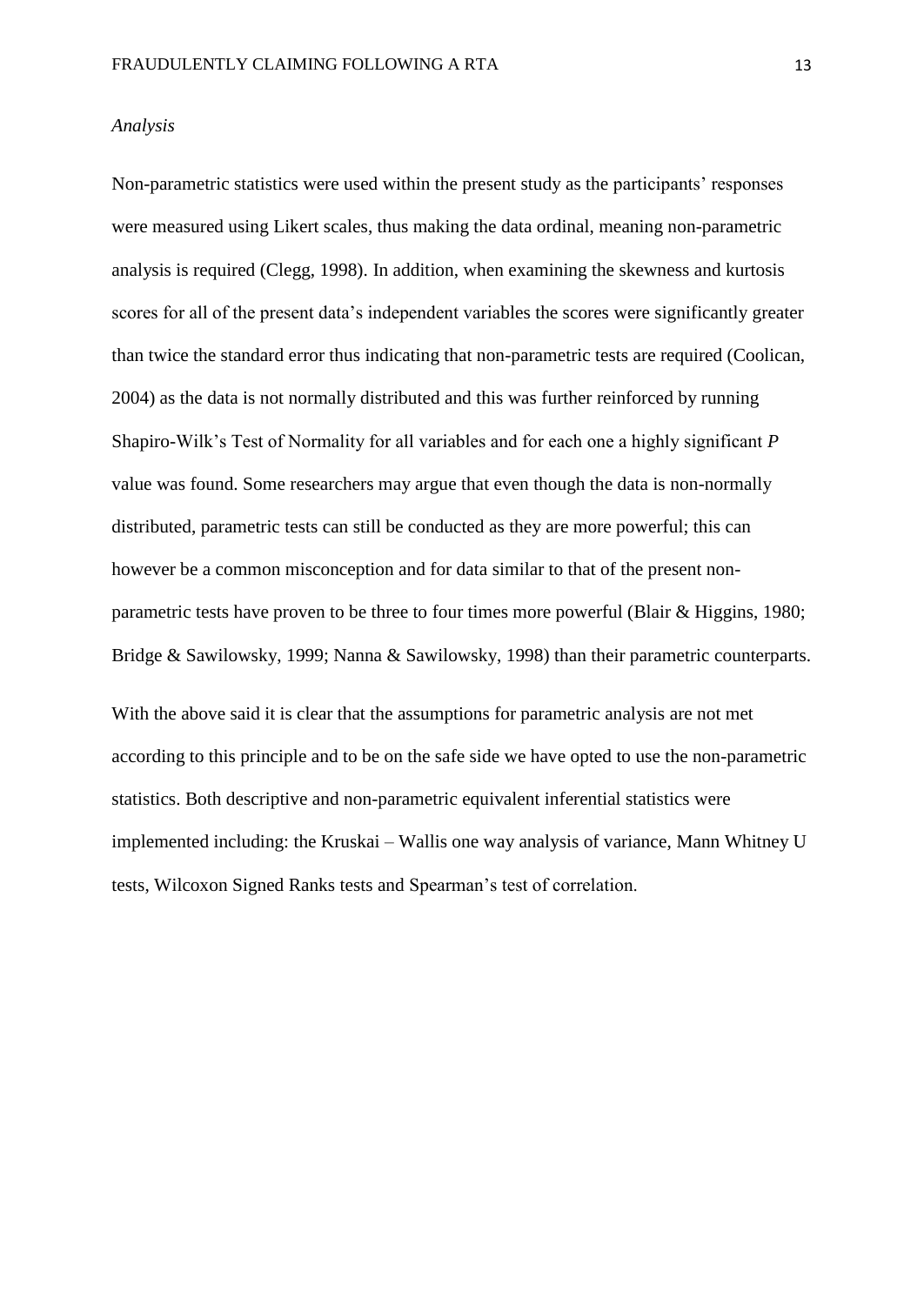# **Results**

Table one displays the demographic characteristics for the participants in the present sample.

| <b>Characteristic</b>                      | $\mathbf n$    | $\frac{0}{0}$ |
|--------------------------------------------|----------------|---------------|
|                                            |                |               |
| Age ( $Mdn \& SD$ )                        | 23 (11.99)     |               |
|                                            |                |               |
| <b>Gender</b> (Females)                    | 130            | 66            |
| <b>Education</b>                           |                |               |
| <b>No Education</b>                        | 3              | 1.5           |
| <b>Completed Secondary School</b>          | 9              | 4.6           |
| Completed A-levels / College               | 61             | 31            |
| <b>Completed a Bachelors Degree</b>        | 68             | 34.5          |
| Completed a Masters Programme              | 46             | 23.4          |
| Completed a PhD                            | $\overline{4}$ |               |
| Other                                      | 6              | $\frac{2}{3}$ |
|                                            |                |               |
| Occupation                                 |                |               |
| <b>Full Time Employment</b>                | 93             | 47.2          |
| Part Time Employment                       | 17             | 8.6           |
| Student                                    | 75             | 38.1          |
| Unemployed                                 | 3              | 1.5           |
| <b>Retired</b>                             | 5              | 2.5           |
| Disabled (Cannot Work)                     | $\overline{3}$ | 1.5           |
| Other                                      | $\overline{1}$ | 0.5           |
|                                            |                |               |
| <b>Annual Salary</b>                       |                |               |
| £0-£15,000                                 | 96             | 48.7          |
| £15,000 -£25,000                           | 53             | 26.9          |
| £25,000 - £35,000                          | 23             | 11.7          |
| £35,000 - £45,000                          | 12             | 6,1           |
| £45,000 - £55,000                          | 5              | 2.5           |
| £55,000 Plus                               | 8              | 4.1           |
|                                            |                |               |
| <b>Previous Mental Health Complaints</b>   | 56             | 28.4          |
| <b>Previous Physical Health Complaints</b> | 54             | 27.4          |
| $N = 197$                                  |                |               |

*Table 1.0: Demographic Characteristics for the 197 Participants*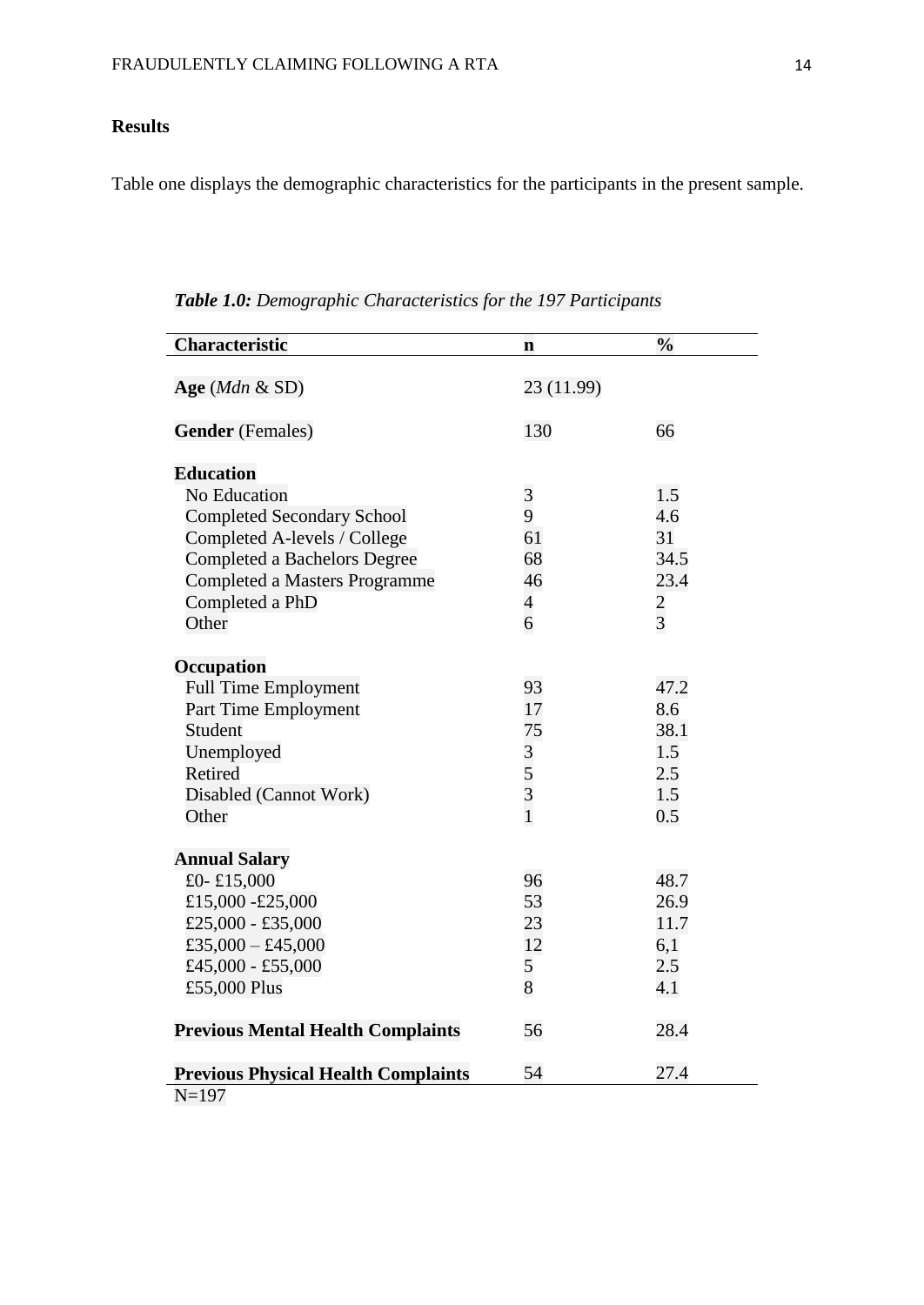To determine if there were gender differences to the hypothetical questions, Mann-Whitney U tests were conducted. Median scores for males (*Mdn*= 3.0) and females (*Mdn*=2.0) were statistically significantly different for the participants' answers to the hypothetical question examining not declaring extra income  $U = 3446.00$ ,  $z = -2.47$ ,  $p = .014$  *r*=-0.18. However no significant differences were found for the remaining hypothetical questions: partial malingering (M= 2.0 Vs. F=2.0) U = 4058.50,  $z = -0.81$ ,  $p = 0.42$ ; pure malingering (M= 1.0) Vs. F=1.0) U = 4310.00,  $z = -14$ ,  $p = 0.28$ ; false imputation (M= 2.0 Vs. F=2.0) U = 4179.50,  $z = -.49$ ,  $p = .63$ ; malingering depression for an extension to a deadline (M= 1.0 Vs. F=1.0) U  $= 4329.00$ ,  $z = -10$   $p = 0.92$ ; malingering the effects of witnessing a traumatic event at work  $(M= 1.0 \text{ Vs. F=1.0}) \text{ U} = 4229.50, z = -.38 p = .70; \text{ music privacy } (M= 3.0 \text{ Vs. F=4.0}) \text{ U} =$ 4076.00,  $z = -0.76$ ,  $p = 0.45$ ; household insurance fraud (M= 1.0 Vs. F=1.0) U = 4307.00,  $z = -1.6$ .17  $p = .87$ ; exaggerating a household insurance claim (M= 1.0 Vs. F=1.0) U = 4091.00 z = -.77,  $p = .44$ ; credit card fraud (M= 1.0 Vs. F=1.0) U = 4320.50,  $z = -.37$ ,  $p = .71$ ; and identity theft (M= 1.0 Vs. F=1.0) U = 4250.00,  $z = -.57$ ,  $p = .57$ . Gender was only found to play a role in participants' answers to the question investigating not declaring extra income, with females, reporting that they would be less likely to engage in this behaviour than males. No significant differences were found for the remaining hypothetical questions, suggesting that male and female participants viewed these behaviours in a similar level of seriousness.

Table two shows the Spearman's correlation results for the participants' age and the answers to the hypothetical malingering and fraud questions. As can be seen significant moderate negative relationship were found between the participants' age and their answers to the questions asking how likely they were to illegally download music and how likely they were to use a pure malingering strategy after witnessing a traumatic event at work. Furthermore, several weak negative relationships were found between the age of the participants and their answers to the hypothetical questions examining: pure malingering following a RTA, partial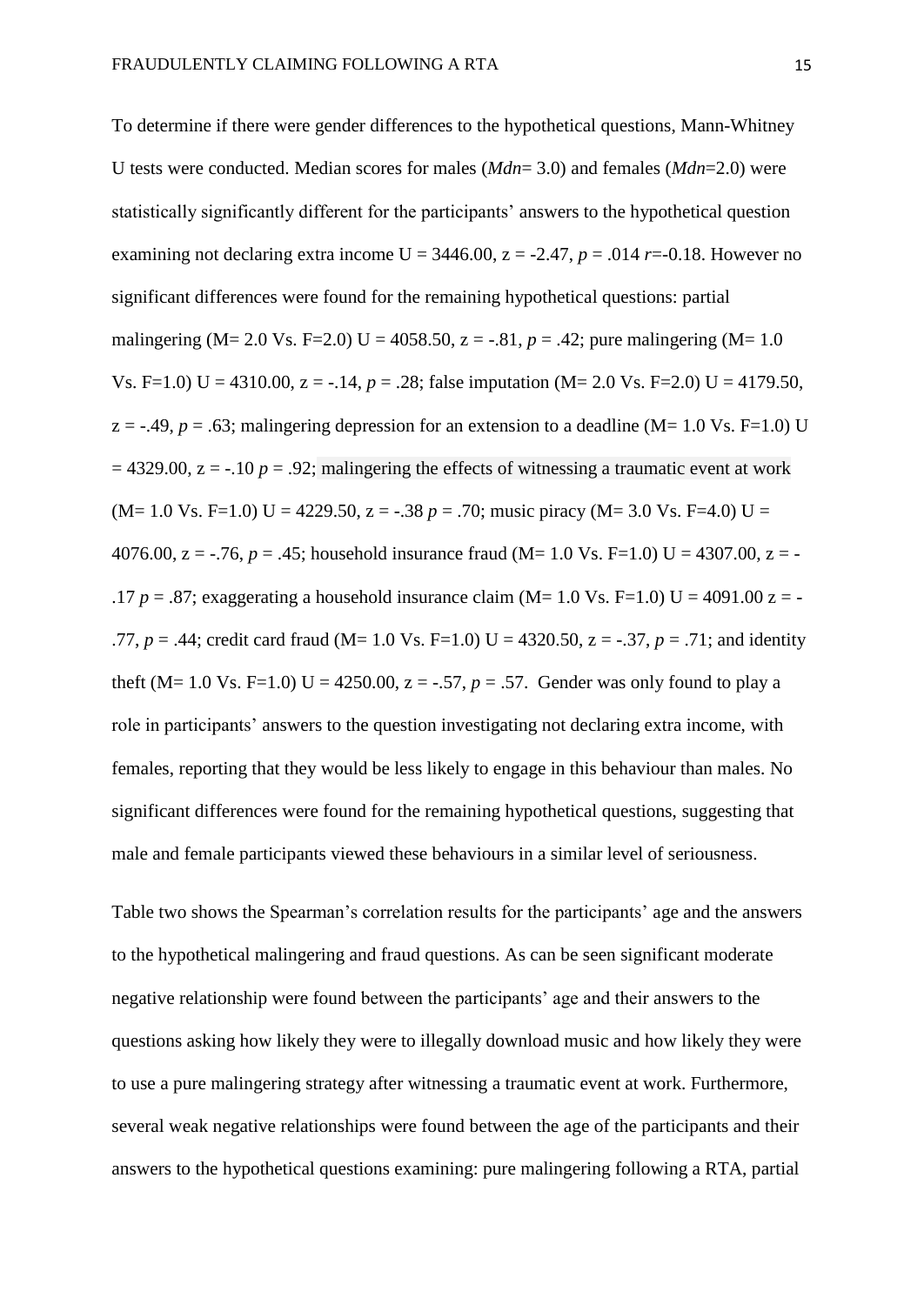malingering following a RTA, false imputation following a RTA, credit card fraud, identity

fraud and pure malingering depression to gain an extension.

# *Table 2.0: Spearman's Correlations Between Participants Age and Malingering and Fraud Hypothetical Questions*

| <b>Hypothetical Question</b>                                 | <b>Spearman's Correlation Participants</b><br>Age |
|--------------------------------------------------------------|---------------------------------------------------|
| <b>Music Piracy</b>                                          | $-.34**$                                          |
| Tax Fraud                                                    | $-.04$                                            |
| Partial Malingering Following A<br><b>RTA</b>                | $-.16*$                                           |
| Exaggerate A Household Insurance<br>Claim                    | 0.11                                              |
| Pure Malingering Following A RTA                             | $-.13$                                            |
| False Imputation Following A RTA                             | $-.17*$                                           |
| Pure Malingering To Receive<br><b>Compensation From Work</b> | $-.30**$                                          |
| Make Up An Insurance Claim                                   | $-.04$                                            |
| Pure Malingering For An Extension<br>To Deadline At Work     | $-.19*$                                           |
| <b>Identity Fraud</b>                                        | $-.17*$                                           |
| Credit Card Fraud                                            | $-.15*$                                           |

 $N=197$ 

\* Correlation is significant at the 0.05 level (1-tailed).

\*\* Correlation is significant at the 0.01 level (1-tailed).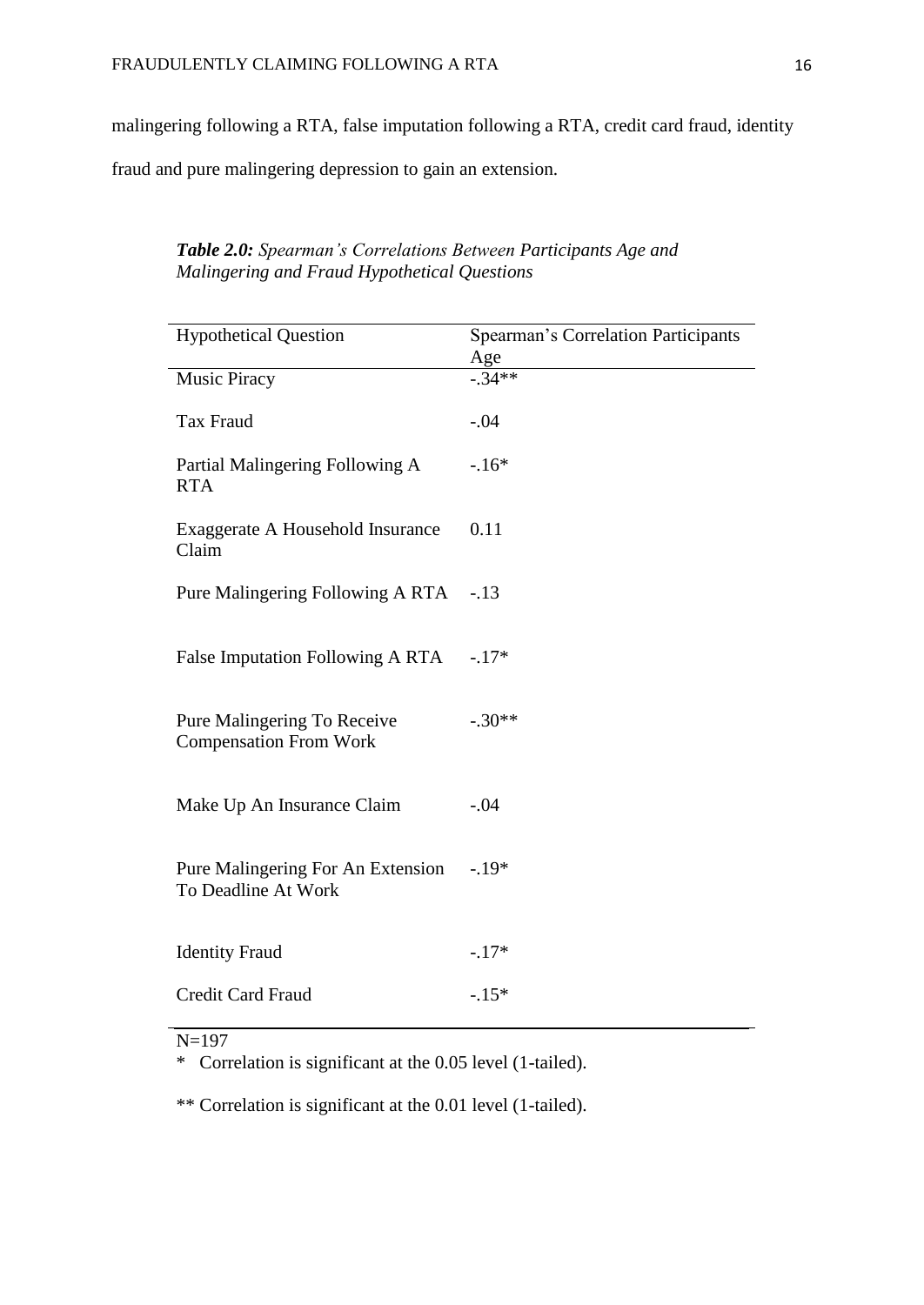A non parametric equivalent to the ANOVA: the Kruskal-Wallis test was ran to determine whether there were differences in the participants' answers to the hypothetical questions between the seven groups of participants with different educational levels. The median scores to the hypothetical questions indicated there were no statistically significant differences between the groups answers for questions examining: partial malingering  $\gamma$ 2 (6, N = 197) = 2.48,  $p = .87$ ; pure malingering  $\chi^2$  (6, N = 197) = 4.40,  $p = .62$ ; false imputation  $\chi^2$  (6, N = 197) = 7.06,  $p = 0.32$ ; malingering depression for an extension to a deadline  $\chi^2$  (6, N = 197) = 5.16,  $p = 0.52$ ; malingering the effects of witnessing a traumatic event at work  $\chi^2$  (6, N = 197)  $= 12.23, p = .06$ ; music piracy  $\gamma/2$  (6, N = 197) = 9.57, p = .14; household insurance fraud  $\gamma$ 2(6, N = 197) = 8.11, p = .23; exaggerating a household insurance claim  $\gamma$ 2 (6, N = 197) = 2.59,  $p = .86$ ; not declaring extra income  $\chi^2$  (6, N = 197) = 11.32,  $p = .80$ .; identity fraud  $\gamma$ 2(6, N = 197) = 1.4.94, *p* = .55; and credit card fraud  $\gamma$ 2 (6, N = 197) = 4.02, *p* = .67. Consequently suggesting that the level of education participants had completed had no significant effect on answers to the hypothetical questions.

Subsequent Kruskal-Wallis tests were ran to determine whether there were differences in the participants' answers to the hypothetical questions with regard to their stated occupations. The median scores for the hypothetical questions showed no statistically significant differences between the groups answers for questions examining: partial malingering  $\gamma$ 2 (6, N = 197) = 4.53, p = .61; pure malingering χ2 (6, N = 197) = 3.47, *p* = .75; false imputation  $\gamma$ 2(6, N = 197) = 6.59, *p* = .36; malingering the effects of witnessing a traumatic event at work  $\gamma$ 2(6, N = 197) = 5.18, p = .52; music piracy  $\gamma$ 2(6, N = 197) = 9.30, p = .16; household insurance fraud  $\chi$ 2(6, N = 197) = 10.60, p = .10; exaggerating a household insurance claim  $\gamma$ 2(5, N = 197) = 3.79, p = .71; identity fraud  $\gamma$ 2 (6, N = 197) = 4.96, p = .55; credit card fraud  $\gamma$ 2(6, N = 197) = 2.04, p = .92; not declaring extra income  $\gamma$ 2 (6, N = 197) = 12.03, p =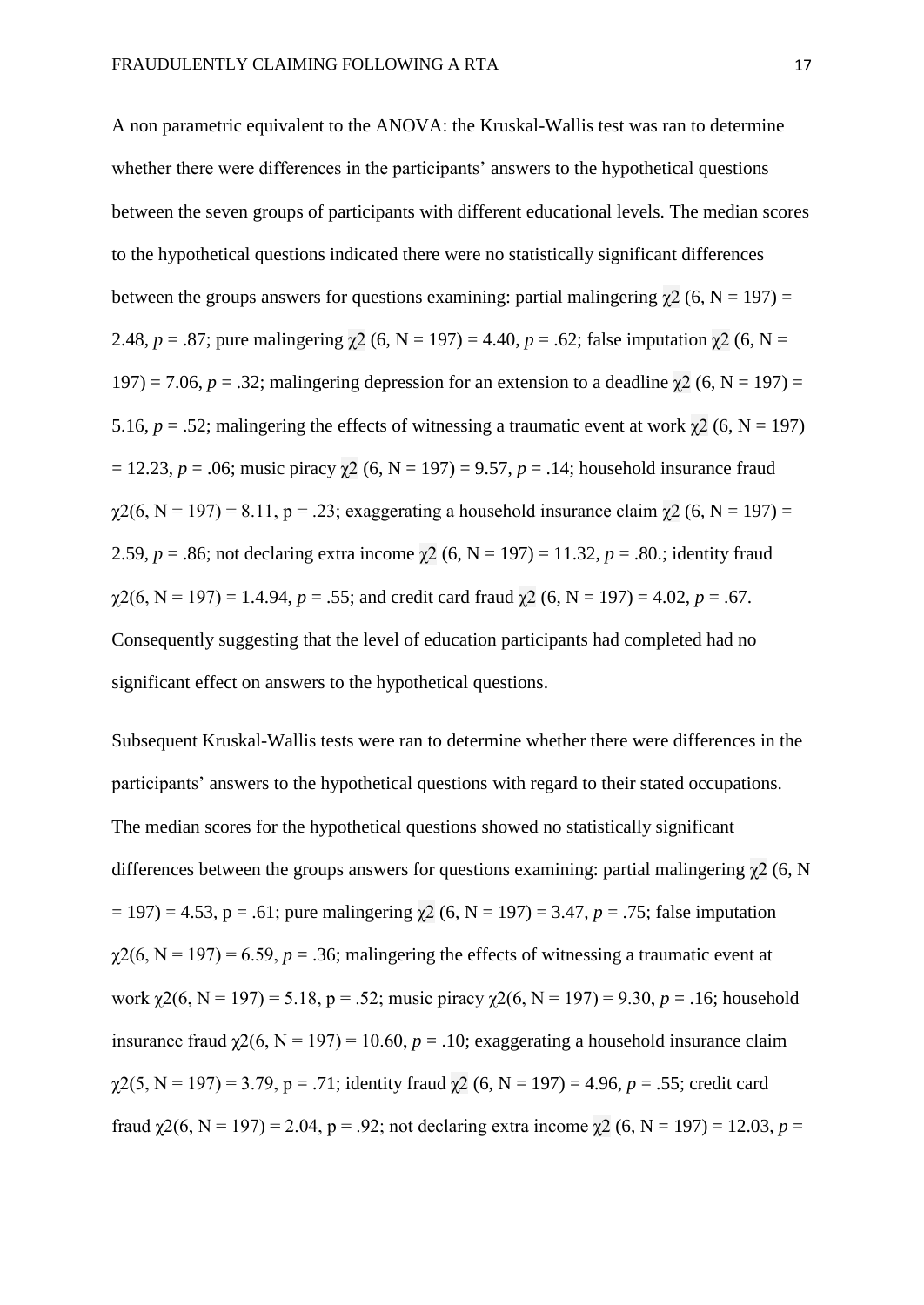.06; and malingering depression for an extension to a deadline  $\gamma$ 2 (6, N = 197) = 12.09, *p* = .06.

Spearman's correlation analysis was conducted to identify a possible the relationship between the reported level of annual income and the eleven hypothetical questions. A weak yet significant negative correlation was found between the reported level of annual income and the following hypothetical questions: music piracy  $r_s(195) = -0.145$ ,  $p < 0.047$ ; malingering the effects of witnessing a traumatic event at work  $r_s(195) = -0.192$ ,  $p < 0.007$ ; and malingering depression for an extension to a deadline  $r_s(195) = -.183$ ,  $p < .01$ . However, no significant correlations were found between annual income and the participants answers to questions examining: partial malingering  $r_s$  (195) = -.109, p .13; pure malingering  $r_s$  (195) = -.057, *p* .42; false imputation *r<sup>s</sup>* (195) = -.137 *p* .06; household insurance fraud *r<sup>s</sup>* (195) = -.052 *p* .46; exaggerating a household insurance claim  $r_s(195) = -0.055$ , *p* .44; credit card fraud rs (195) = -.098, p .17; or identity theft *r<sup>s</sup>* (195) = -.098, *p* .17.

To assess whether social desirability might be a confounding variable in the participants' answers to the hypothetical questions regarding malingering and fraud, a Spearman's test of correlation was conducted between participants' social desirability scores and the hypothetical questions. Table three shows that several significant negative correlations were found, which suggests that as social desirability scores decreased the mean scores for participants believing certain behaviours to be acceptable increased. Consequently this suggests that in some cases social desirability was a confounding variable. The Brief Social Desirability Scale (Haghighat, 2007) in the present study was used to measure the extent to which social desirability influenced the participants' answers. Moreover, it is important to remember throughout, that the results evidenced in the study may not be a true reflection of the participants belief, subsequently when interpreting the results the reader may wish to refer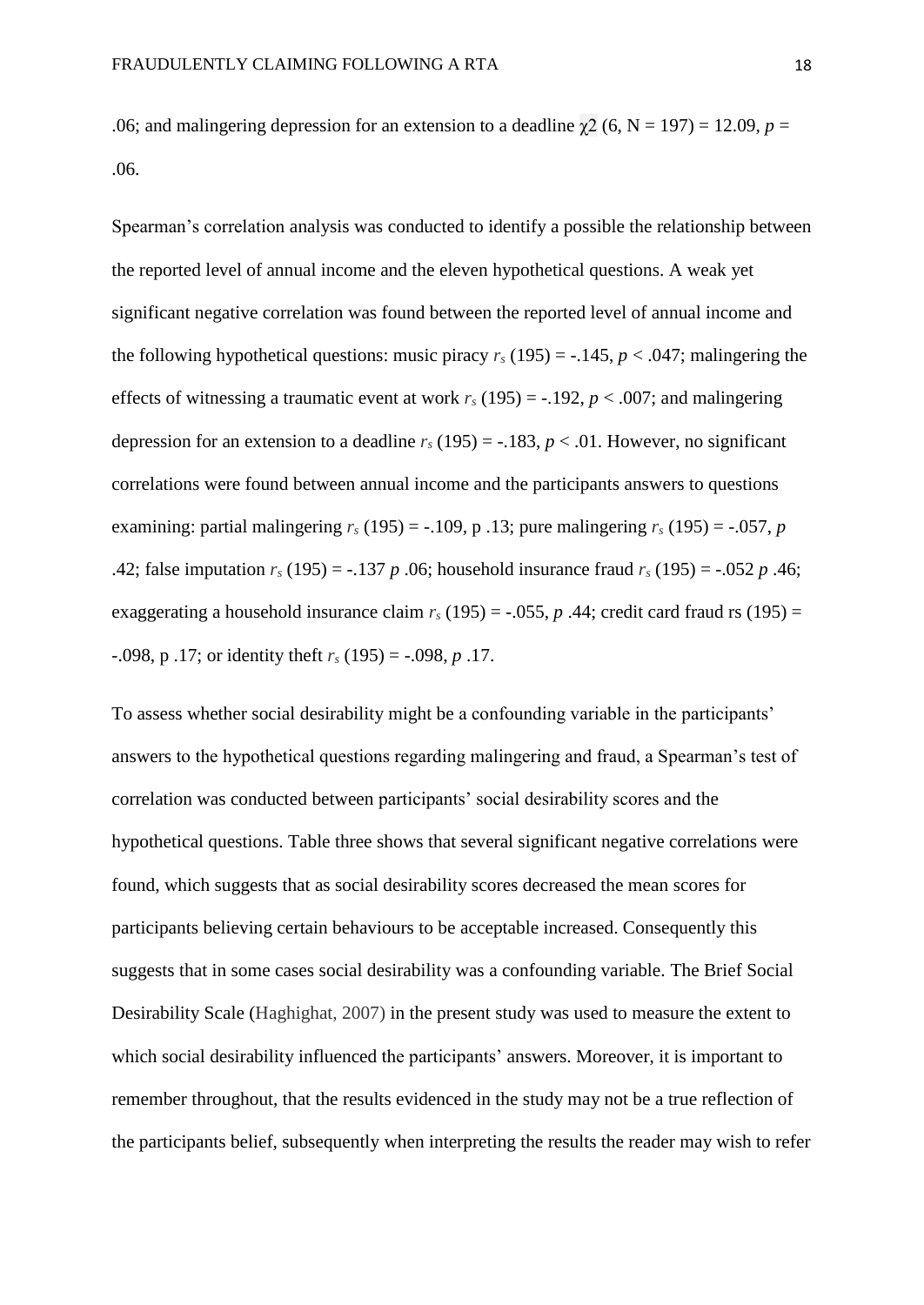to table three to observe the extent to which social desirability played within each hypothetical question. This is a well-documented concern with self-report questionnaires and surveys and measures must be taken to gage the extent to which participants answer in ways that they believe they are supposed to, rather than what they actually believe. Consequently, the results from social desirability testing indicate that in some cases participants under reported their true beliefs, therefore, our results are likely to reveal slightly lower scores to the hypothetical questions than the participants' true beliefs.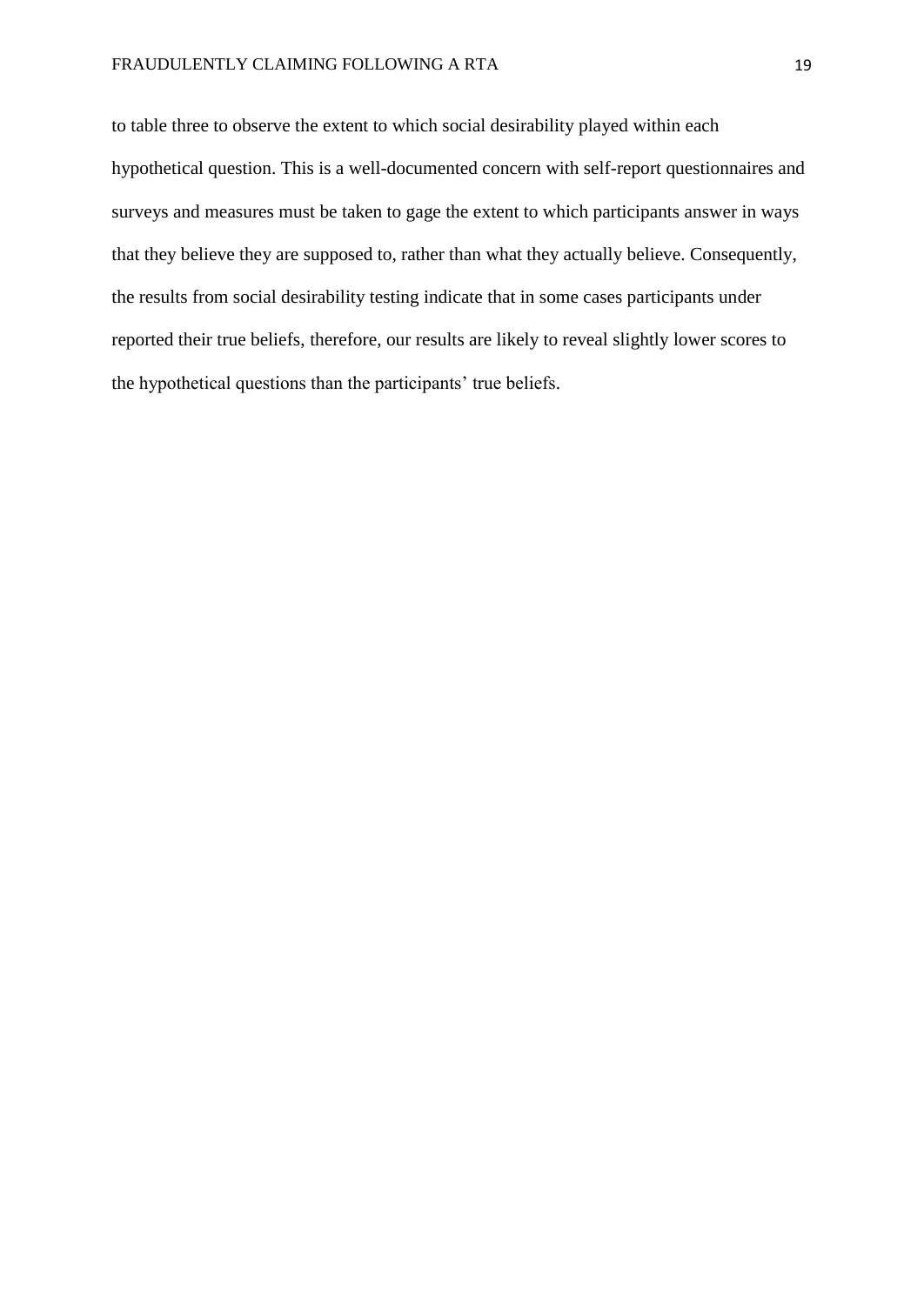| <b>Hypothetical Question</b>                                 | Spearman's Correlation with Social<br><b>Desirability Score</b> |
|--------------------------------------------------------------|-----------------------------------------------------------------|
| <b>Music Piracy</b>                                          | $-.16*$                                                         |
| Tax Fraud                                                    | $-11$                                                           |
| Partial Malingering Following A<br><b>RTA</b>                | $-.14$                                                          |
| Exaggerate A Household Insurance<br>Claim                    | $-.24**$                                                        |
| Pure Malingering Following A RTA                             | $-.17*$                                                         |
| False Imputation Following A RTA                             | $-.13$                                                          |
| Pure Malingering To Receive<br><b>Compensation From Work</b> | $-.20**$                                                        |
| Make Up An Insurance Claim                                   | $-.11$                                                          |
| Pure Malingering For An Extension<br>To Deadline At Work     | $-.17*$                                                         |
| <b>Identity Fraud</b>                                        | $-.04$                                                          |
| Credit Card Fraud                                            | $-.02$                                                          |

*Table 3.0: Spearman's Correlations Between Social Desirability Scores and Malingering and Fraud Hypothetical Questions*

N=197

\* Correlation is significant at the 0.05 level (1-tailed).

\*\* Correlation is significant at the 0.01 level (1-tailed).

Table four highlights the answers to the hypothetical questions that examine the likelihood of

participants engaging in acts of malingering and other types of fraud.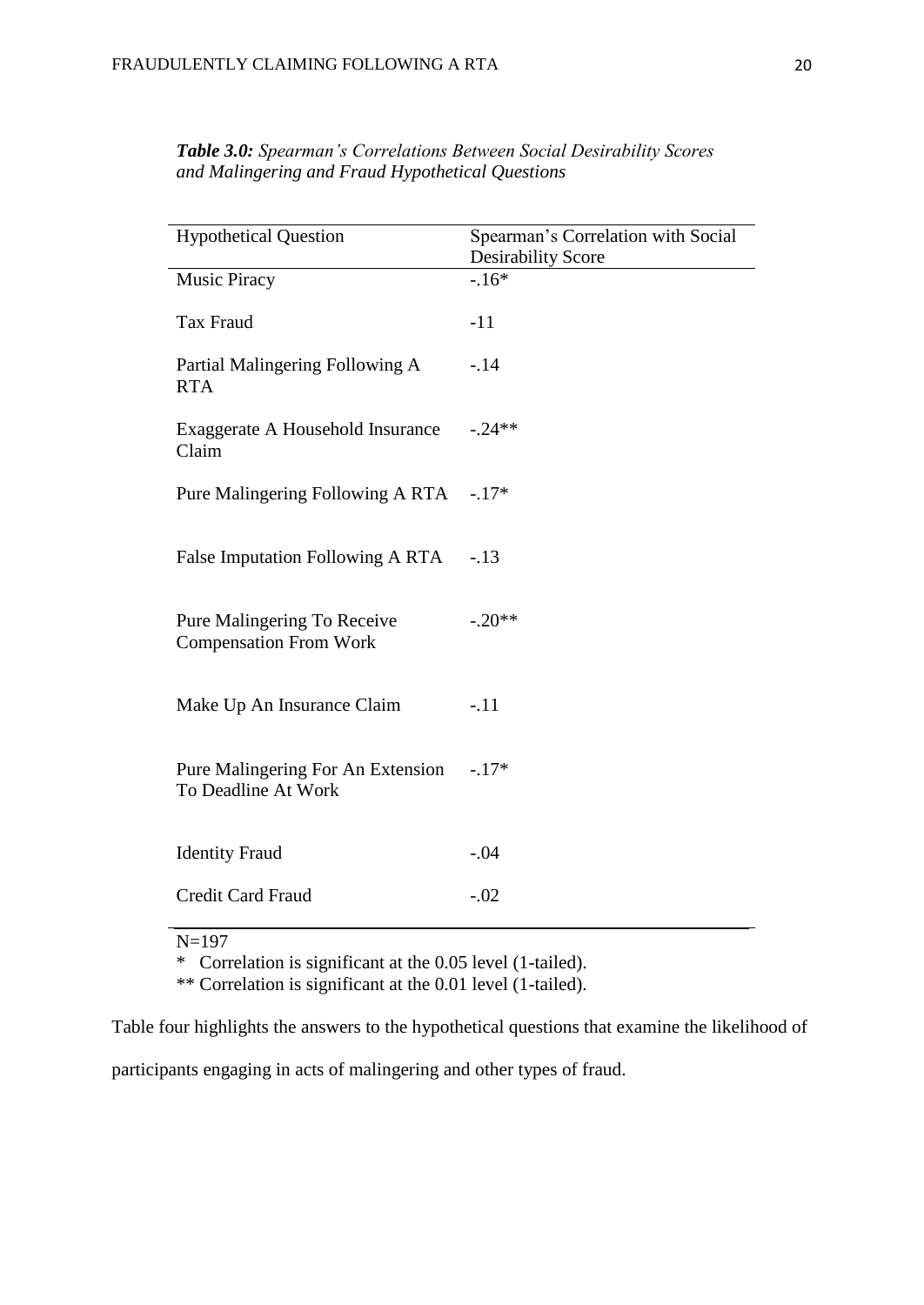| Hypothetical question                                                      | Mean, median, standard deviations and percentage<br>of participants scoring greater than 3 |      |      |      |
|----------------------------------------------------------------------------|--------------------------------------------------------------------------------------------|------|------|------|
|                                                                            | $\boldsymbol{M}$                                                                           | Mdn  | SD   | % >3 |
| <b>Music Piracy</b>                                                        | 3.23                                                                                       | 4.00 | 1.59 | 51.8 |
| Not Declaring Extra Income                                                 | 2.76                                                                                       | 3.00 | 1.56 | 36.0 |
| Partial Malingering Following A<br><b>RTA</b>                              | 2.42                                                                                       | 2.00 | 1.33 | 25.4 |
| False Imputation Following A<br><b>RTA</b>                                 | 2.20                                                                                       | 2.00 | 1.30 | 20.8 |
| Exaggerate A Household Insurance<br>Claim                                  | 2.02                                                                                       | 1.00 | 1.35 | 20.3 |
| Pure Malingering Following A<br><b>RTA</b>                                 | 1.62                                                                                       | 1.00 | 1.07 | 9.1  |
| Pure Malingering the effects of<br>witnessing a traumatic event at<br>work | 1.41                                                                                       | 1.00 | .98  | 6.6  |
| Pure Malingering For An<br><b>Extension To Deadline At Work</b>            | 1.41                                                                                       | 1.00 | .90  | 5.0  |
| Invent an Insurance Claim                                                  | 1.45                                                                                       | 1.00 | .91  | 4.5  |
| <b>Identity Fraud</b>                                                      | 1.15                                                                                       | 1.00 | .54  | 2.0  |
| <b>Credit Card Fraud</b>                                                   | 1.03                                                                                       | 1.00 | .22  | 0.0  |

*Table 4.0: Mean, median, standard deviations and percentage of participants scoring greater than three on the Likert answers to how likely participants are to partake in the hypothetical malingering and fraudulent behaviours.*

N=197

As can be seen a substantial (51.8%) amount of participants said that they were willing to engage in music piracy, not declaring extra income (36%) and exaggerating an insurance claim (20.3%). These three crimes demonstrate everyday offenses that a high percentage of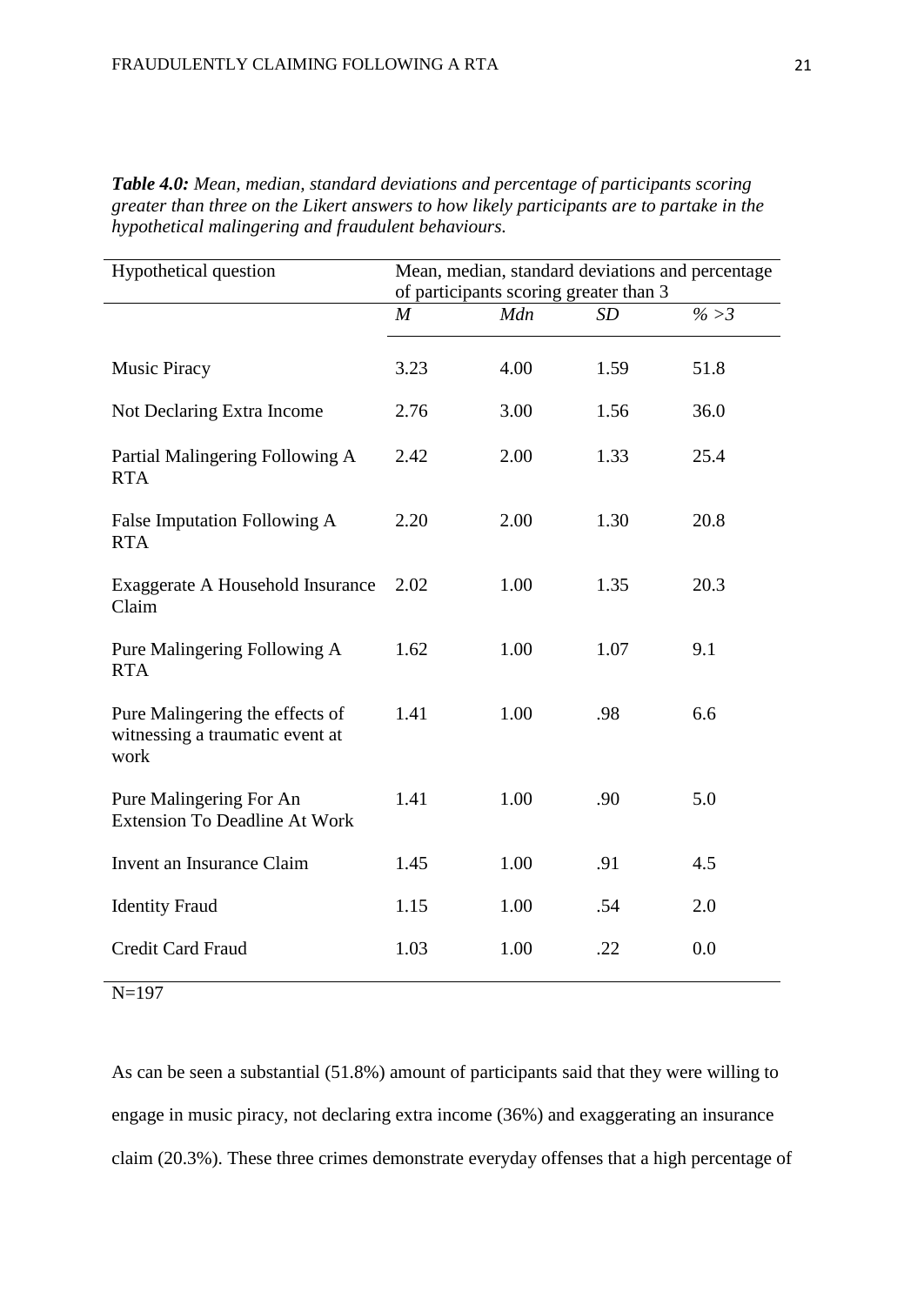individuals in this study at least said they would consider engaging in. In respect of the types of malingering, partial malingering was placed somewhere between exaggerating a household insurance claim and not declaring extra income, as 26.6% of participants indicated they would be likely to engage in this form of criminality. False imputation (20.8%) received similar scores to exaggerating an household insurance claim, suggesting that it is perceived at a similar level of seriousness. However, pure malingering was considered to be a serious crime with only 9.1% of participants reporting that they would be likely to engage in this crime.

In order to examine whether the participants perceived the different malingering strategies in general different, Wilcoxon Signed Ranks Tests were conducted. A significant difference was found between the participants' answers to pure malingering (*M*dn=1.00) and partial malingering ( $M$ dn=2.00) ( $Z$ = -8.45,  $p.001$ ,  $r$ =-0.60) and false imputation and pure malingering (*M*dn=1.00) (*Z*= -6.25 *p*.001,-0.45). Additionally, significant differences were found between partial malingering (*M*dn=2.00) and false imputation (*M*dn=2.00) (*Z*= -2.50 *p.*012, *r*=-0.18) suggesting that participants answered differently to all three types of malingering questions, with partial malingering being the most likely malingering strategy to be used followed by false imputation and pure malingering.

To examine further whether participants would be more likely to commit a certain type of malingering under a certain health complaint, a Kruskal-Wallis one-way non parametric ANOVA was ran to examine the relationship between malingering strategies and different conditions which are vulnerable to malingering (Whiplash, Depression & PTSD). As table five shows no significant differences were found across the three conditions (Whiplash, Depression & PTSD) and the participants likelihood to use a partial malingering strategy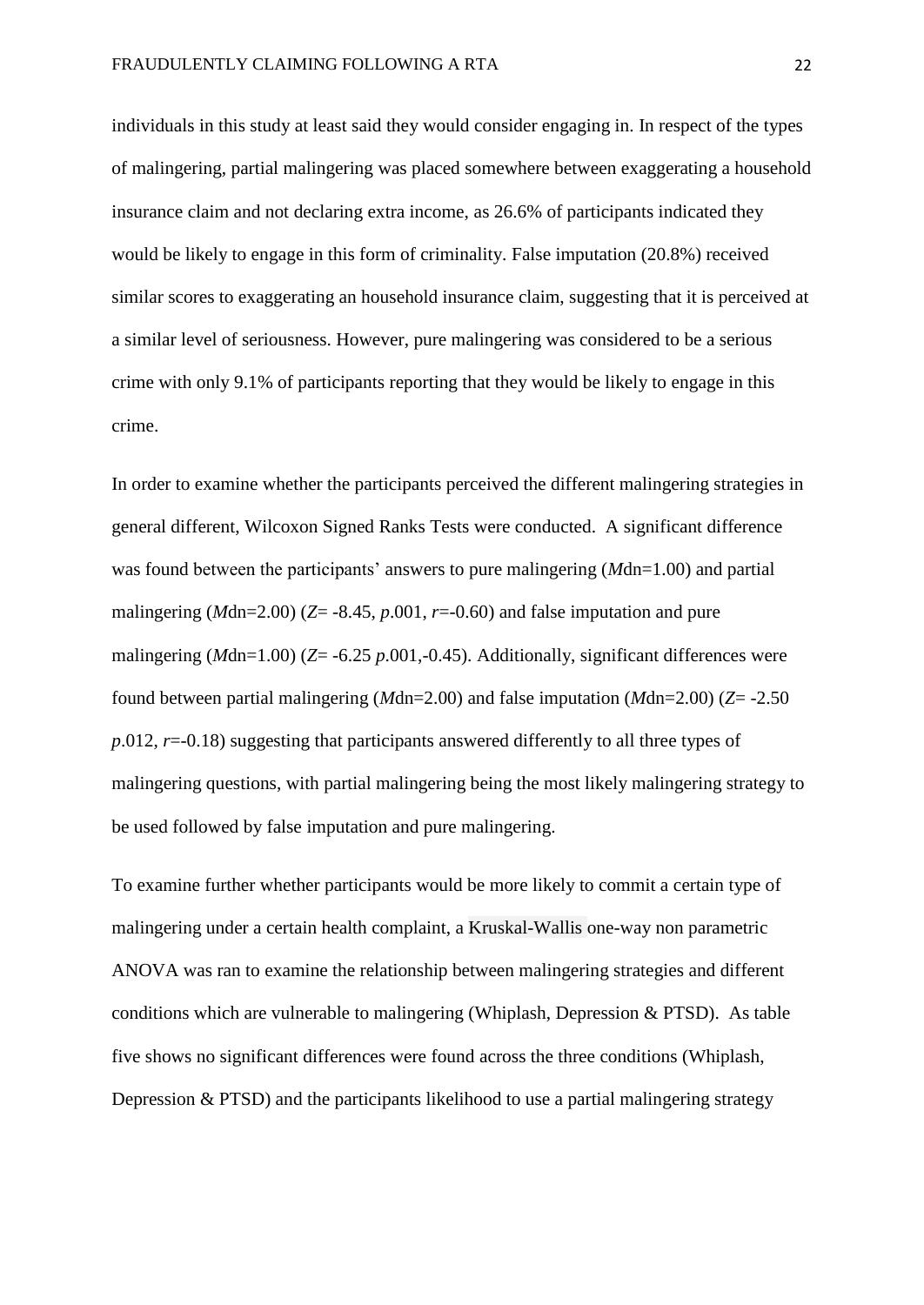following a RTA  $\chi$ 2 (2, N = 197) = 4.25, p = .12.; a pure malingering strategy  $\chi$ 2 (2, N = 197)  $= 5.63$ ,  $p = .06$ , or a false imputation strategy  $\gamma/2$  (2, N = 197) = .01  $p = .10$ .

| ACTOSS The Three Groups |          |      |             |           |            |      |                  |
|-------------------------|----------|------|-------------|-----------|------------|------|------------------|
|                         | Whiplash |      | <b>PTSD</b> |           | Depression |      | $\boldsymbol{p}$ |
|                         | $n=75$   |      | $n = 58$    |           | $n=64$     |      |                  |
|                         | Mdn      | SD   | <i>Mdn</i>  | <i>SD</i> | Mdn        | SD.  |                  |
|                         |          |      |             |           |            |      |                  |
| <b>Pure Malingering</b> | 1.00     | 0.90 | 1.00        | .92       | 1.00       | 1.29 | .060             |
|                         |          |      |             |           |            |      |                  |
| Partial Malingering     | 2.00     | 1.24 | 2.00        | 1.30      | 2.50       | 1.42 | .120             |
|                         |          |      |             |           |            |      |                  |
| <b>False Imputation</b> | 2.00     | 1.29 | 2.00        | 1.20      | 2.00       | 1.43 | .996             |
|                         |          |      |             |           |            |      |                  |
| $N = 197$               |          |      |             |           |            |      |                  |

*Table 5.0***:** *Kruskal-Wallis Non parametric ANOVA of malingering Strategies Across The Three Groups*

Post hoc Mann-Whitney U tests were conducted in order to test for any individual differences between the three groups and the hypothetical malingering questions. A significant difference was found between the depression groups score (Mdn=2.00, M= 2.65, SD=1.42) and the whiplash groups score (Mdn=2.00,  $M = 2.20$ ,  $SD = 1.24$ ) in response to the hypothetical question regarding partial malingering  $U = 1935.50$ ,  $z = -2.03$ ,  $p = .04$ ,  $r = -0.17$ . A similar finding was also revealed between the two groups in response to pure malingering with the depression group (Mdn=1.00, M=1.62, SD=1.07) scoring significantly higher than the whiplash group (*Mdn*= 1.00, M= 1.45, SD=.91) U = 1940.50, z = -2.33, *p* = .02, *r*= -0.20.

Table six shows the percentage of participants who scored greater than three to each hypothetical malingering strategy question. As indicated above the only significant difference between the groups was found to be between the depression and whiplash group when asked about partial and pure malingering. This suggests that the groups did not differ significantly, however the significant difference found between the depression and whiplash groups score for pure malingering suggests that participants were significantly more likely to fabricate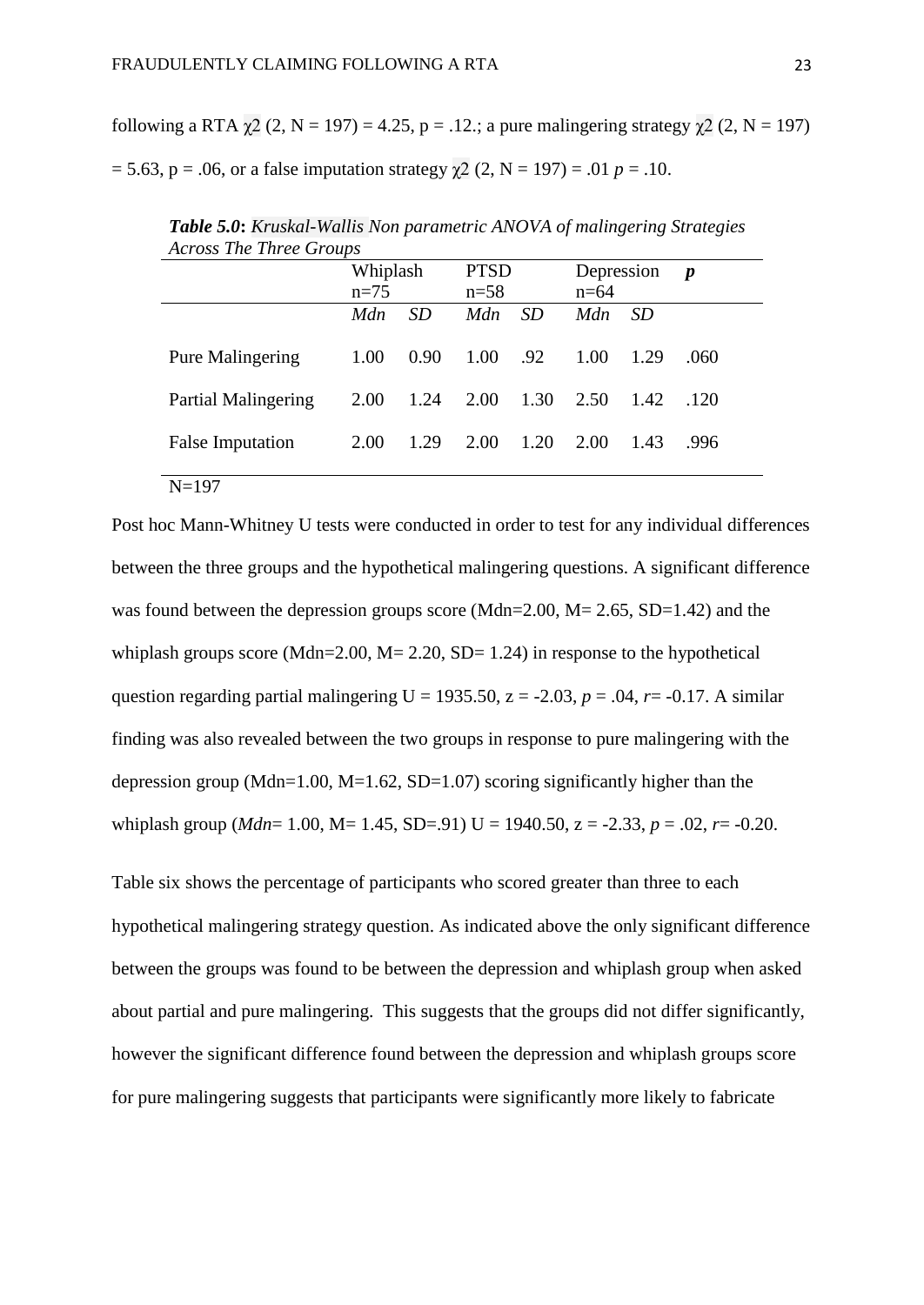symptoms of depression, as oppose to whiplash, and the same is true for exaggerating genuine symptoms (partial malingering).

| <b>Malingering Strategy</b> | Whiplash                                  | <b>PTSD</b> |        |  |  |
|-----------------------------|-------------------------------------------|-------------|--------|--|--|
|                             | $n=75$                                    | $n = 58$    | $n=64$ |  |  |
|                             | Percentage scoring greater than three (%) |             |        |  |  |
|                             |                                           |             |        |  |  |
| <b>Pure Malingering</b>     | 6.6                                       | 6.9         | 14.1   |  |  |
|                             |                                           |             |        |  |  |
| Partial Malingering         | 17.3                                      | 29.3        | 31.3   |  |  |
|                             |                                           |             |        |  |  |
| <b>False Imputation</b>     | 22.7                                      | 18.9        | 20.3   |  |  |
| $N = 197$                   |                                           |             |        |  |  |

*Table 6.0: Percentage of participants scoring greater than three to RTA malingering hypothetical questions across the three groups*

A further important exploration was whether previous mental health problems resulted in participants scoring higher to the hypothetical malingering questions using only the depression and PTSD groups. The results of several Mann Whitney U tests revealed that there was no significant difference between those who stated that they had a previous mental health complaint (*Mdn*=2.00) and those who stated that they had not (*Mdn*=2.00) with regard to the hypothetical question examining partial malingering U=1476.60,  $z = .37$ ,  $p = .71$ . No significant difference were found between those who had a previous mental health complaint (*Mdn*= 1.00) and those who hadn't (*Mdn*=1.00) in their answers to the hypothetical question examining pure malingering U=1517.00,  $z = -15$ ,  $p = 0.88$ . Lastly, no significant difference was found between those with a previous mental health complaint (*Mdn*=2.00) and those without (Mdn=2.00) in their answer to the hypothetical question examining false imputation following a RTA U=1531.00, z =-.05, *p*=.96.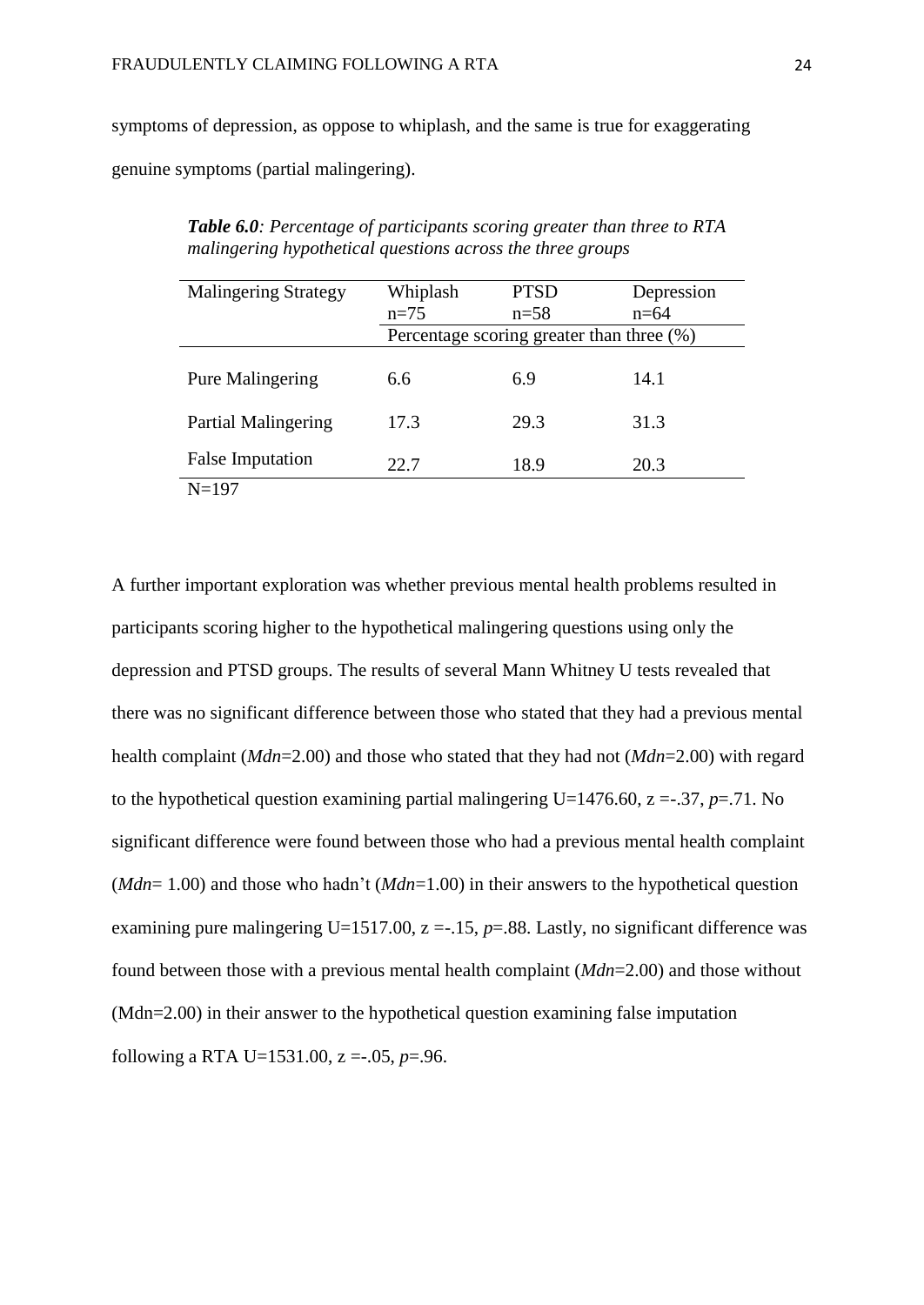#### **Discussion**

The present study set out to investigate how malingering is viewed by a small sample of UK residents alongside other acts of criminality, commonly committed by law abiding citizens. More specifically whether certain types of malingering are considered to be more socially acceptable and what illnesses people are more likely to malinger. The results of the study have many implications for a wide range of audiences including: those charged with the assessment of mental health claims, the insurance industry, the Government and academics involved in similar areas of research.

It was found here that individuals consider the three types of malingering differently. Partial malingering appeared to be considered as the most socially acceptable form of malingering with 25.4% of participants indicating they were likely to engage in this form of malingering following a RTA, followed by false imputation (20.8%). Pure malingering, however, was interpreted as a significantly more serious behaviour as only 9.5% of participants indicated they were likely to engage in this behaviour following a RTA.

The findings support previous research, which highlights that partial malingering, is the most common form of malingering (Kleinman & Stewart, 2004; Cartwright, Roach, Wood & Wood, 2014). Moreover, the findings may go some way to explaining why partial malingering occurs most frequently and this maybe due to the perception of the acts criminality.

It would appear that individuals are willing to exaggerate genuine symptoms in order to receive higher amounts of compensation (something that has been found in research investigating insurance claims in general; Button, Pakes & Blackburn, 2013) rather than purely fabricating a bogus claim (pure malingering). The results of the present study also support the notion that partial malingering and false imputation are viewed in a similar way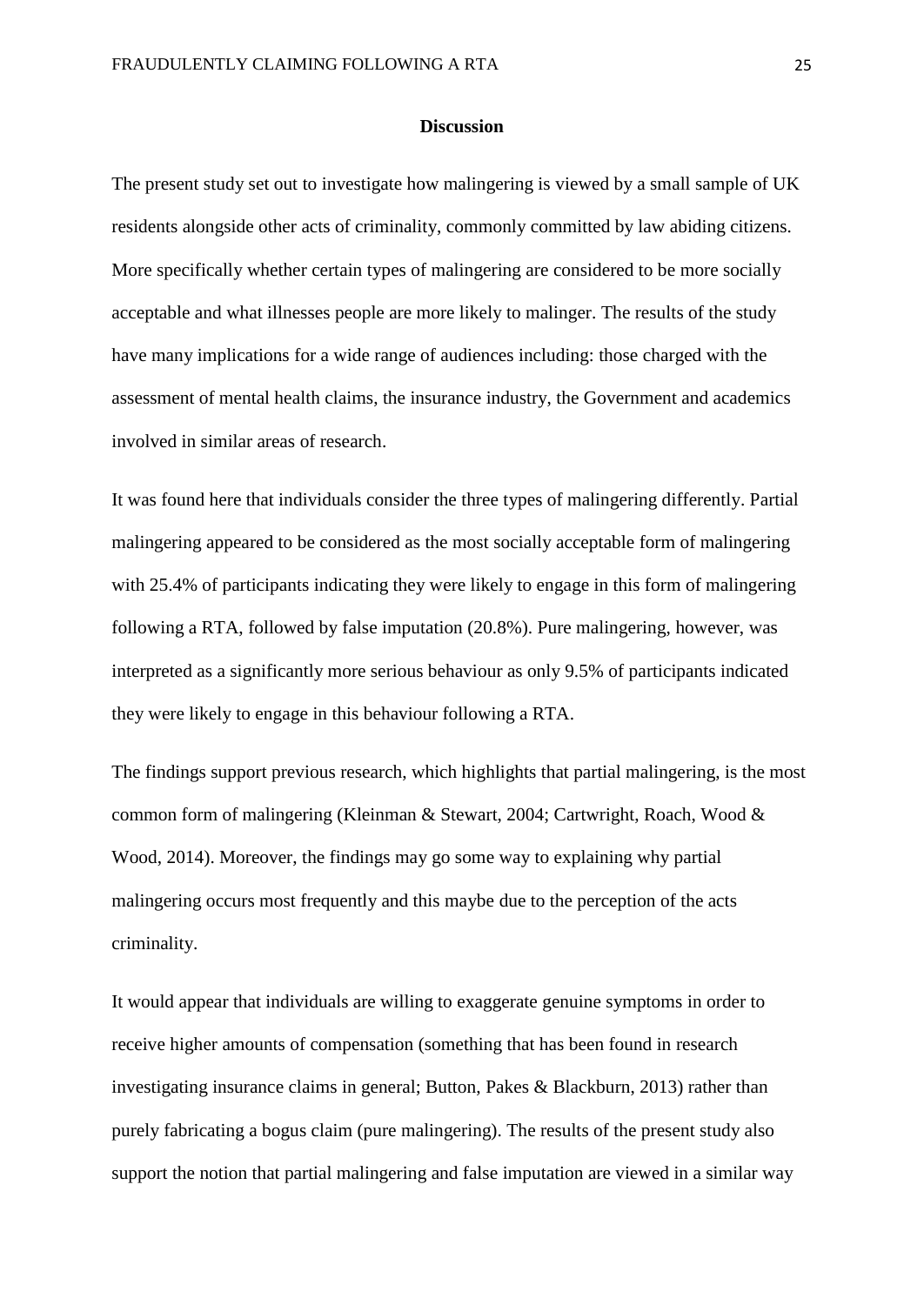to exaggerating a household insurance claim, as 20.3% of participants indicated they would be likely to exaggerate a household insurance claim in the present study, which is a somewhat conservative figure in comparison to Button, Pakes and Blackburn's (2013) earlier finding. Participants were far more likely to consider engaging in partial malingering than exaggerating a household insurance claim and the only behaviours which participants were more likely to engage in were: not declaring extra income and illegally downloading music. Subsequently, this provides some evidence in support of our hypothesis that there exists a perception that exaggerating the symptoms of a certain condition following a RTA is less of a crime as it is something everybody does, evidenced by partial malingering in the present study receiving the third highest reported score, only third to music piracy and not declaring extra income; both behaviours that a substantial amount of the UK take part in.

The finding here that partial malingering is considered to be the most acceptable form of malingering, poses many practical problems for those charged with the assessments of mental health claims. This is because, not only is partial malingering the most common form of malingering, it is also the most difficult to spot (Hall & Hall, 2006). This may partly explain why people are more likely to engage in this form of malingering, as the risks of being caught appear to be substantially lower. Richard Rogers (1990) who has written one of the only texts dedicated to the assessment of malingering further supports this by suggesting that would be malingers engage in a form of cost benefit analysis. Individuals therefore are not likely to utilise a pure malingering strategy as they run the risk of being much easier to spot.

A further important insight that the present study offers is from the examination of different illnesses that are vulnerable to malingering. The results from the present study suggest that no significant differences were found between the types of complaint that participants were asked to hypothetically malinger and that the complaint itself plays a relatively minor role in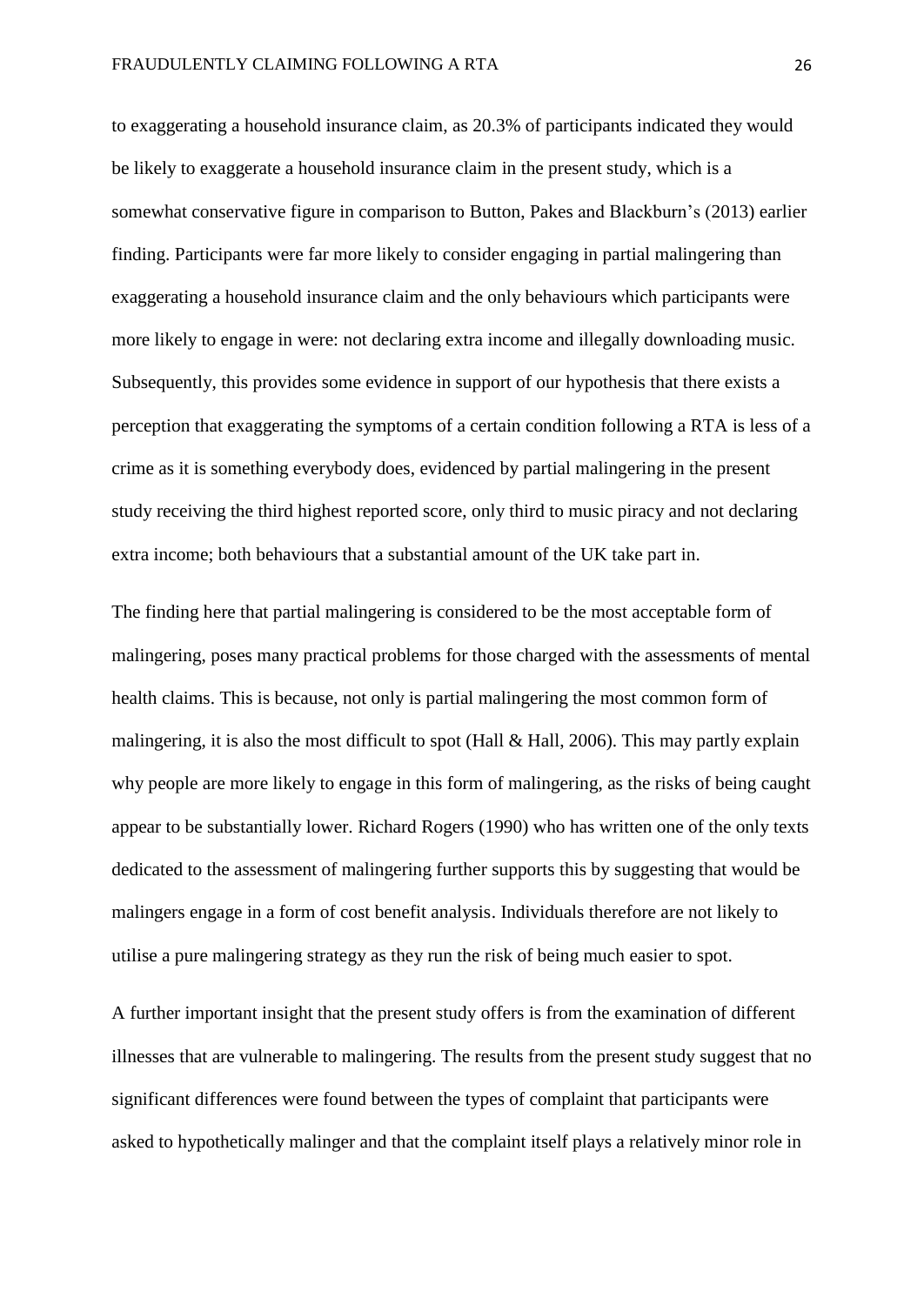an individual's choice to malinger. Consequently this poses the implication that many conditions are vulnerable to malingering, not just whiplash as the UK Government posits or PTSD as academics tend to focus.

Research has consistently indicated the ease at which PTSD can be simulated (Guriel & Fremouw, 2003; Hall & Hall, 2007, Taylor, Frueh & Asmundson, 2007; Sullivan & King 2010) and the majority of research investigating malingering utilises PTSD as the illness that is simulated. The findings of the present study raise the suggestion that the issue of malingering should not be examined exclusively using PTSD as the findings imply that malingering in the context of RTA claims may not be bound by any one complaint. Though, the results do indicate that those asked about pure malingering depression scored significantly higher than those asked regarding whiplash, this highlights that in terms of fabricating symptoms, individuals would be more likely to malinger depression than whiplash, which may be in part, due to, the physical nature of whiplash symptoms and therefore maybe associated with being harder to successfully feign. When examining the partial malingering of depression and whiplash the same result was found. Indeed, this suggests that depression symptoms in the present study were viewed more favourably than whiplash symptoms when asked to hypothetically malinger. The publics increasing understanding of depression, in terms of its symptomology, diagnosis and prevalence, may explain this. Future research in this area would be advised to adopt a specific methodology to investigate whether an enhanced understanding of a mental/physical health complaint plays a role in an individual's choice to malinger.

A further area that the present study explored was the degree to which participants who had experienced previous episode of mental ill health were more likely to malinger following a RTA than those who had not. Previous research has suggested a probable link between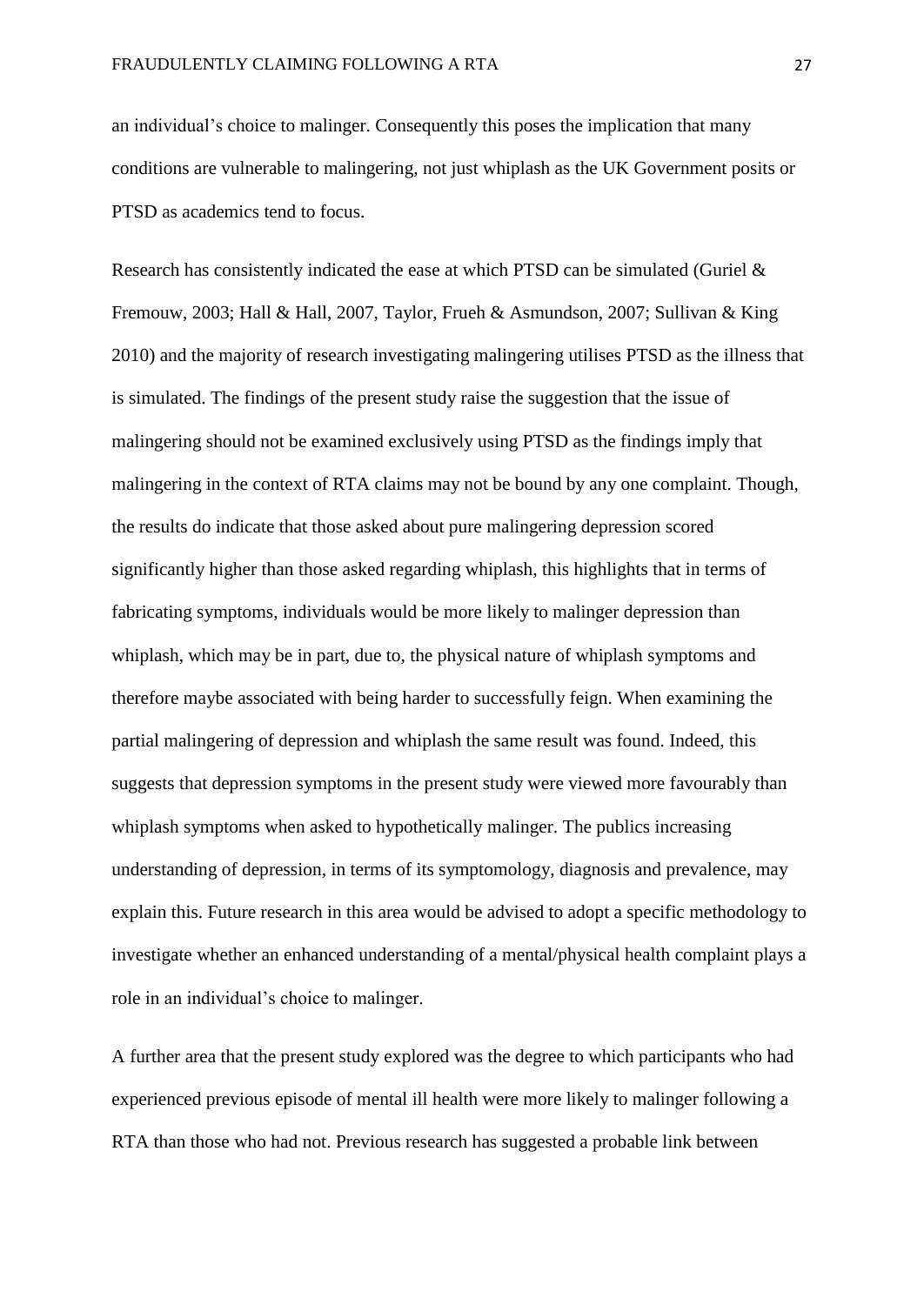claimants who have entered metal health services in the past and exaggerating claims for financial compensation (Cartwright, Roach, Wood & Wood, 2014). This is somewhat unsurprising when one considers the fact that the majority of malingered personal injury claims use either a partial malingering or false imputation strategy (Klienman & Stewart, 2003; Hall & Hall, 2006), whereby real symptoms are exaggerated or an unrelated event is blamed for the current state of their mental health. The present analysis did not find a significant difference between those participants that indicated they had a previous mental health complaint and those who had not in their answers to hypothetically malingering depression or PTSD.

An important enigma in criminology research is whether there are any predictive factors to identify those who engage in criminality. The findings here suggest little in regard to whether certain individuals would be more likely to malinger for financial compensation following a RTA, as no demographic variables were found that strongly influenced the hypothetical answers; this was consistent for, gender, occupation, education and salary. Although, weak negative relationships were found across all three malingering strategies and the age of the participants. Taken together, this demonstrates that the act of malingering is not something committed by a certain type of individual: it is an offence that appears to sit on the wrong side of a substantial percentage of individuals from varying backgrounds moral breadth.

The present paper endeavours to provide a brief insight into the problem which malingering poses to the UK, however, as the study is hypothetical caution must be taken as it is unknown whether the beliefs emancipated here are synonymous for how participants would act in the real situation. After all, what people say and what they actually do is often two different things. Although dutifully acknowledged, the results suggest that this sample of UK citizens view malingering and fraudulent acts with differing degrees of severity and moral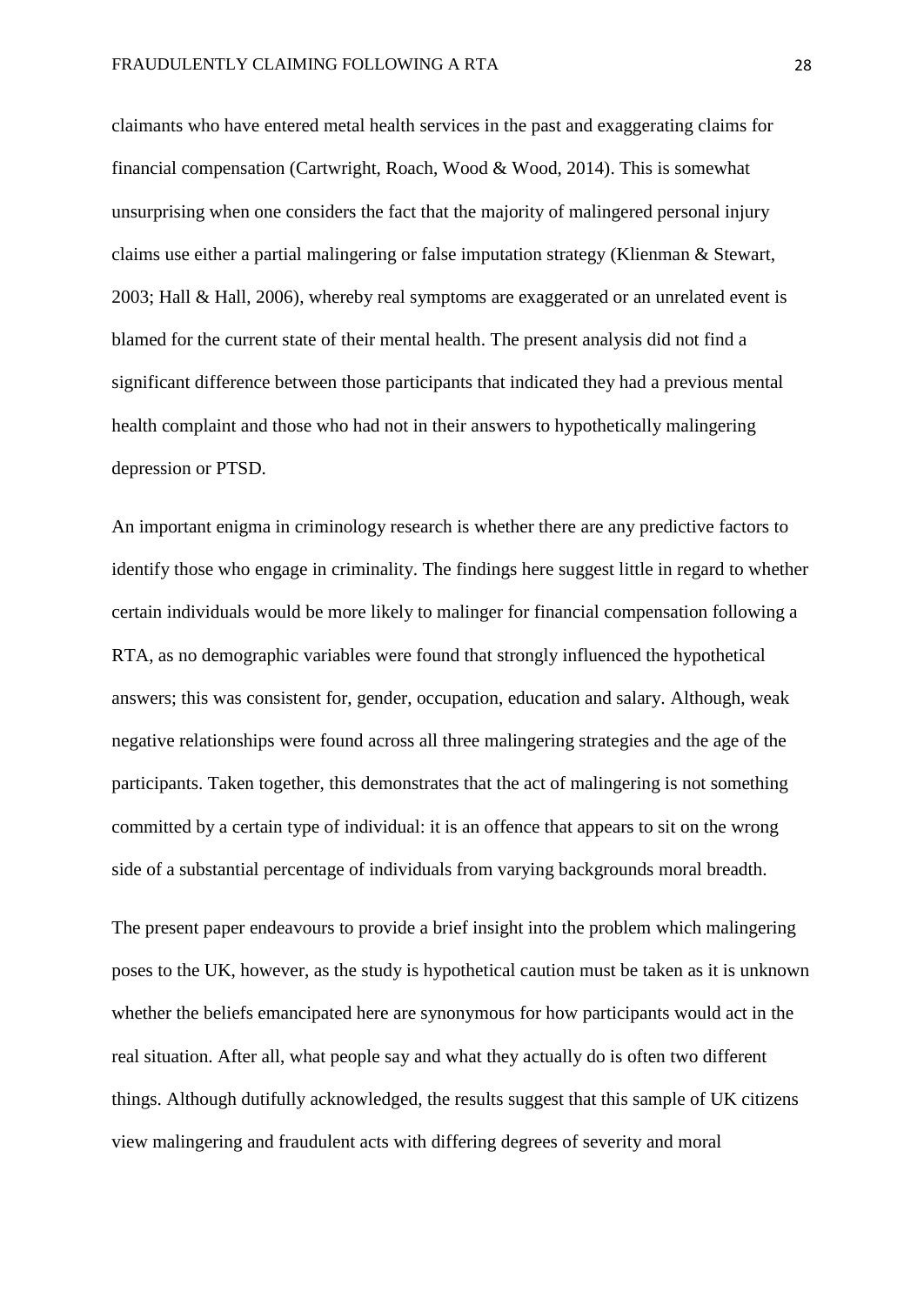repugnance. Indeed, ecological validity has proven to be a difficult hurdle to overcome in any vignette study and when the topic is regarding deception even using ecologically valid data does not result in an experiment with high validity; establishing the ground truth is an equally awkward problem, therefore, it is hoped that the reader thoroughly acknowledges that this paper attempts to only capture the perception of the participants and not their intended actions. Nevertheless, the percentage of participants who indicated that they would be likely to engage in malingering behaviours supports that of the base rates of malingering suggested in previous research (Mittenberg, Patton, Canyock & Condit, 2002; Cartwright, Roach, Wood & Wood, 2014 & Lees-Haley, 1997).

A further limitation of the present paper relates to the sample size. The demographic of the individuals included in the present study represented students and those who are in either full or part time employment. Those unemployed were underrepresented in the present sample and this is something that may have been an important influence in an individual's choice to malinger, especially when one considers that malingering is associated with obtaining financial gain. In addition, it is unquestioningly acknowledged that 197 participants is not representative of the UK population and the present study only provides a brief insight into the potential problem, however, the fundamental aim of the present paper is to highlight this potential problem in a significantly under researched area. Future research is encouraged to address this limitation by recruiting participants that represent a wider demographic and that can represent the UK publics' attitude. What is more, the findings are only applicable to the UK, future research examining this issue within different countries may be fruitful and provide some comparison that can substantiate the UK governments claim that the UK is the whiplash capital of the world (Transport Committee, 2013).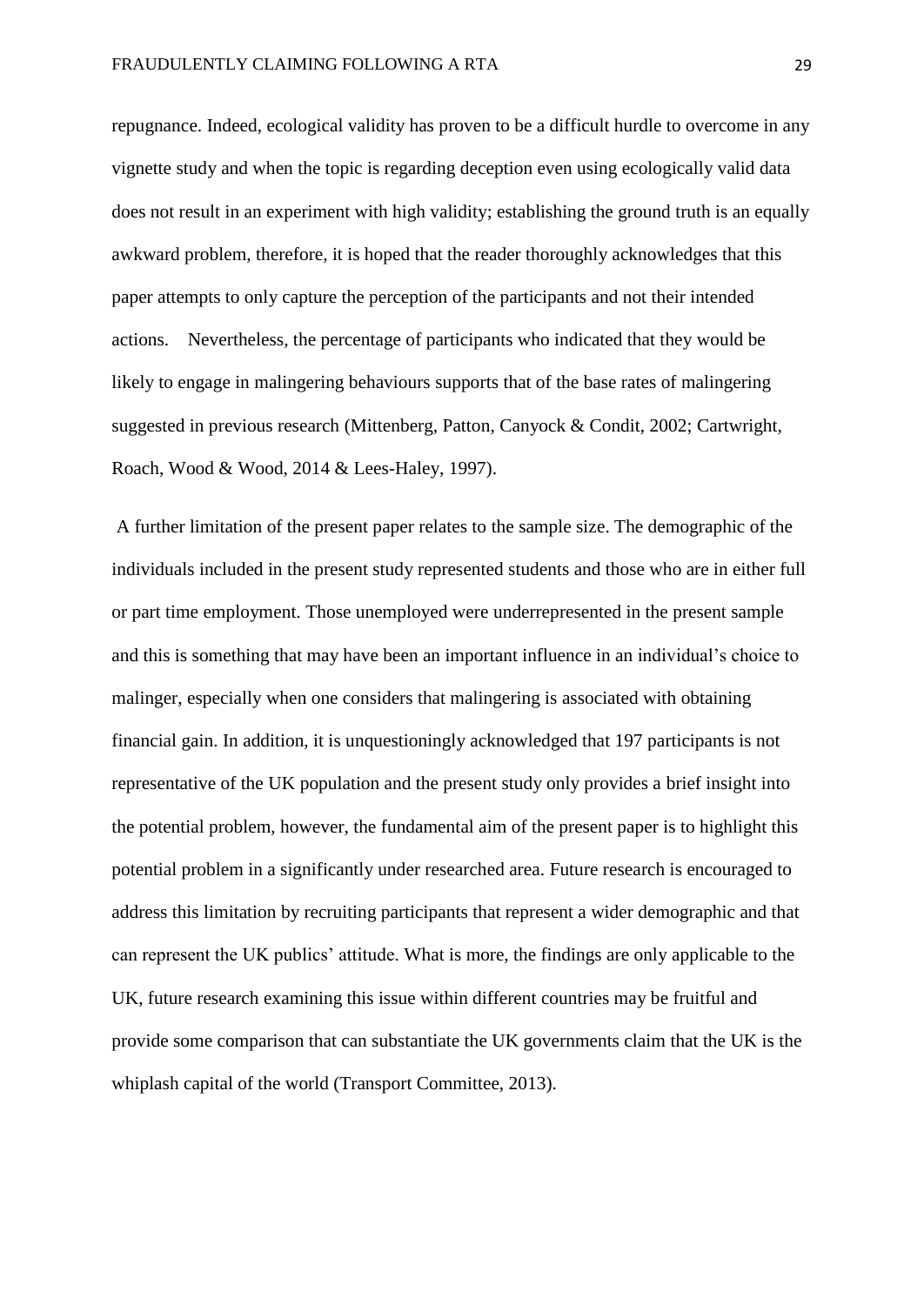A further limitation of the present study is that the participants were not questioned as to whether they had ever been involved in a RTA. This certainly could be an important influence in the commission of this type of fraudulent offence; however, the present paper was concerned with the attitudes of the participants' and not their previous behaviour. Although, this is an important line of enquiry to follow, as it is unknown as to whether having a previous experience of a RTA (and the litigation process that may follow) influences an individual's decision to malinger. Consequently, this is an important question for future research to address.

Although admittedly somewhat tentative at this stage, the findings of this research do hold significant implications for public policy in the UK, the first of which being the impending implementation of MedCo. From April 2015 the assessment of whiplash claims/injuries (including 'minor psychological injury secondary in significance to the physical injury') must be conducted by medics from an approved list (MedCo, 2015). In essence this means that lawyers seeking assessments for their claimants must now employ the services of a listed medic and not use individuals and organisations with which they have a financial connection (MedCo, 2015). It is hoped that this step will make the process of assessment both more reliable and transparent. We anticipate from the findings of the present research that such a tightening of the whiplash assessment regulations is only likely to 'nudge' (Thaler  $\&$ Sunstein, 2008) some away from pursuing false claims, but not all. Those most determined (or angry about a perceived injustice) will continue to pursue fraudulent whiplash claims.

With regard to the malingering of mental health following a road traffic accident, although the findings of the present study suggest that any tightening of the whiplash claim process is likely to have little effect on the number of malingering mental health claims in the short term (i.e. a displacement effect), it may well lead to an increase in the mid to long term if the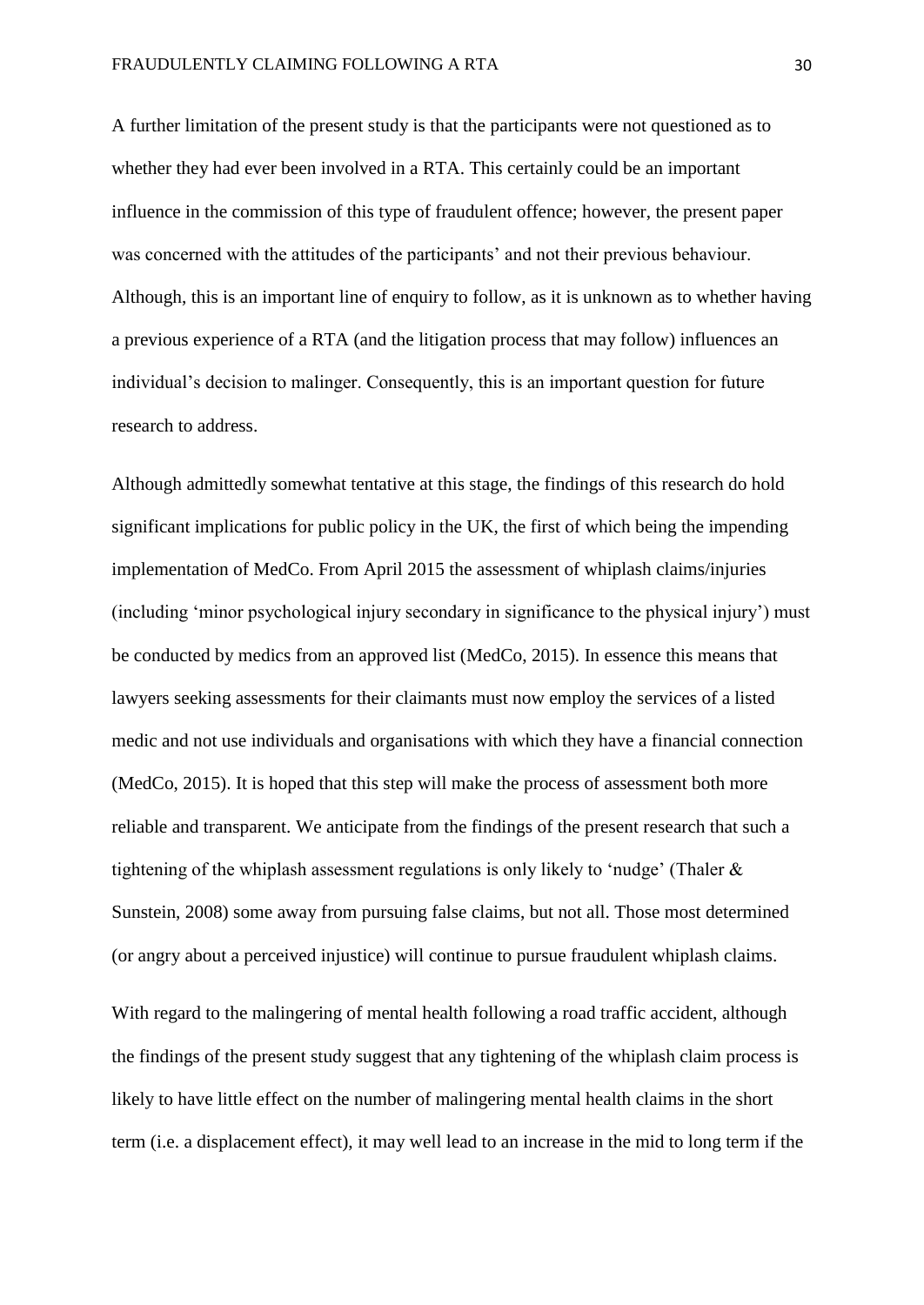assessment process for claims for mental health after RTAs remains as it is: at best piecemeal and idiosyncratic and at worst totally neglected (Cartwright, Roach, Wood & Wood, 2015). It would be an understatement to say that future research of this nature is crucial if present vulnerabilities inherent in the system for assessing mental health claims following a RTAs are to be identified and addressed and the amount of fraudulent claiming reduced. By reducing also the number of more costly malingering mental health claims, and not just the more frequent but less costly whiplash claims, significant inroads into the reduction of fraudulent insurance claiming overall in the UK will be made. Although this pilot study constitutes only a small step in this direction, we believe that the findings are significant enough to encourage further research into what has up until now remained a neglected aspect of white collar crime.

In summary the results generate important findings that add to the existing literature of malingering and fraudulent behaviour by offering an insight into how participants residing in the UK view the crime of claiming for personal injury by malingering following a RTA. Indeed, the implications of the present paper are important for those charged with the task of investigating the veracity of personal injury claims, and those academics involved in research of malingering. At the basic level, the results suggest that a considerable proportion of those questioned indicated they were willing to use a partial malingering strategy following a RTA and it would appear that the malingering of depression, PTSD and whiplash are equally susceptible. This is particularly concerning considering that identifying those who malinger is a problematic task that is dealt to even the most experienced forensic examiners. Accordingly, the study emphasises the problem that faces the civil litigation system and it is hoped that the findings will shape future research and future policy changes, which may lead

insurance industry and consequently those of us who pay insurance millions of pounds a year.

to the reduction of the number of dishonest health claims that undoubtedly cost the UK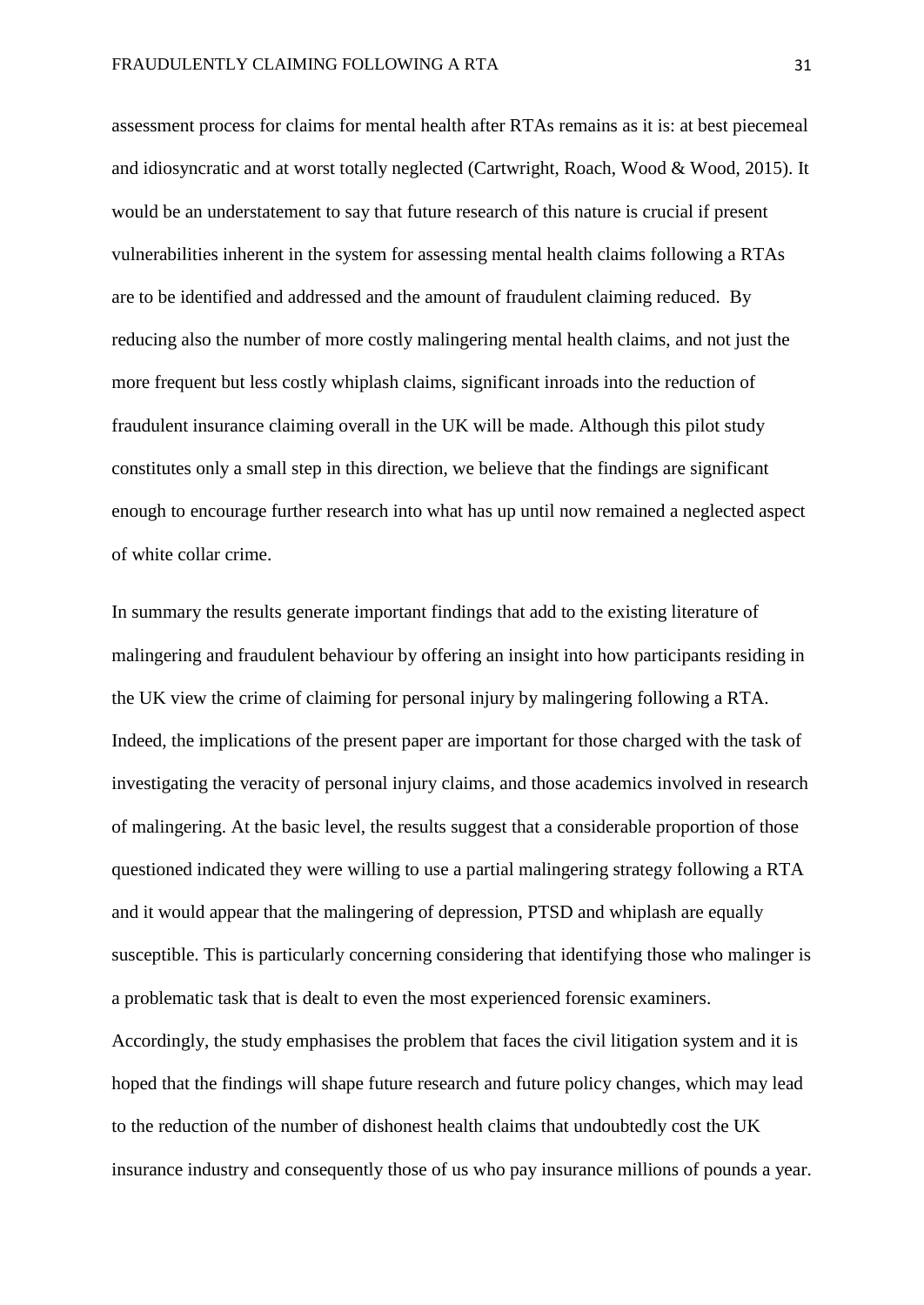#### **References**

- American Psychiatric Association. (2013). Diagnostic and statistical manual of mental disorders (5th ed., text revision).Washington, DC: Author.
- Annual Fraud Indicator, National Fraud Authority (2013). Retrieved July 2014 From http://www.homeoffice.gov.uk.
- Aronoff, G. M., Mandel, S., Genovese, E., Maitz, E. A., Dorto, A.J., Kilmek, E.H., & Staats, T. E. (2007). Evaluating Malingering in Contested Injury or Illness. *Pain Practice*, **7**, 178–204. doi: 10.1111/j.1533-2500.2007.00126.x.
- Blair, R. C., & Higgins, J. J. (1980). A comparison of power of Wlicoxon's ranksum statistic to that of Student's t statistic under various nonnormal distributions. *Journal of Educational and Behavioural Statistics*, **5**, 309-335. doi:10.3102/10769986005004309.
- Bridge, P. K., & Sawilowsky, S. S. (1999). Increasing physician's awareness of the impact of statistical tests on research outcomes: Investigating the comparative power of the Wilcoxon Rank-Sum test and independent samples t test to violations from normality. *Journal of Clinical Epidemiology*, **52**, 229-235. doi:10.1016/S0895-4356(98)00168- 1.
- Bolton, K. (n.d.) Post Traumatic Stress Syndrome: UK lawyer explains how much you can claim for PTSD following a severe accident trauma. *Accident-claim-expert.co.uk*. Retrieved December 2014, from http://www.accident-claimexpert.co.uk/compensation-amounts/post-traumatic-stress-syndrome.html
- Burkett, B. G., & Whitley, G. (1998). Valor: how the Vietnam generation was robbed of its heroes and its history. Dallas: Verity.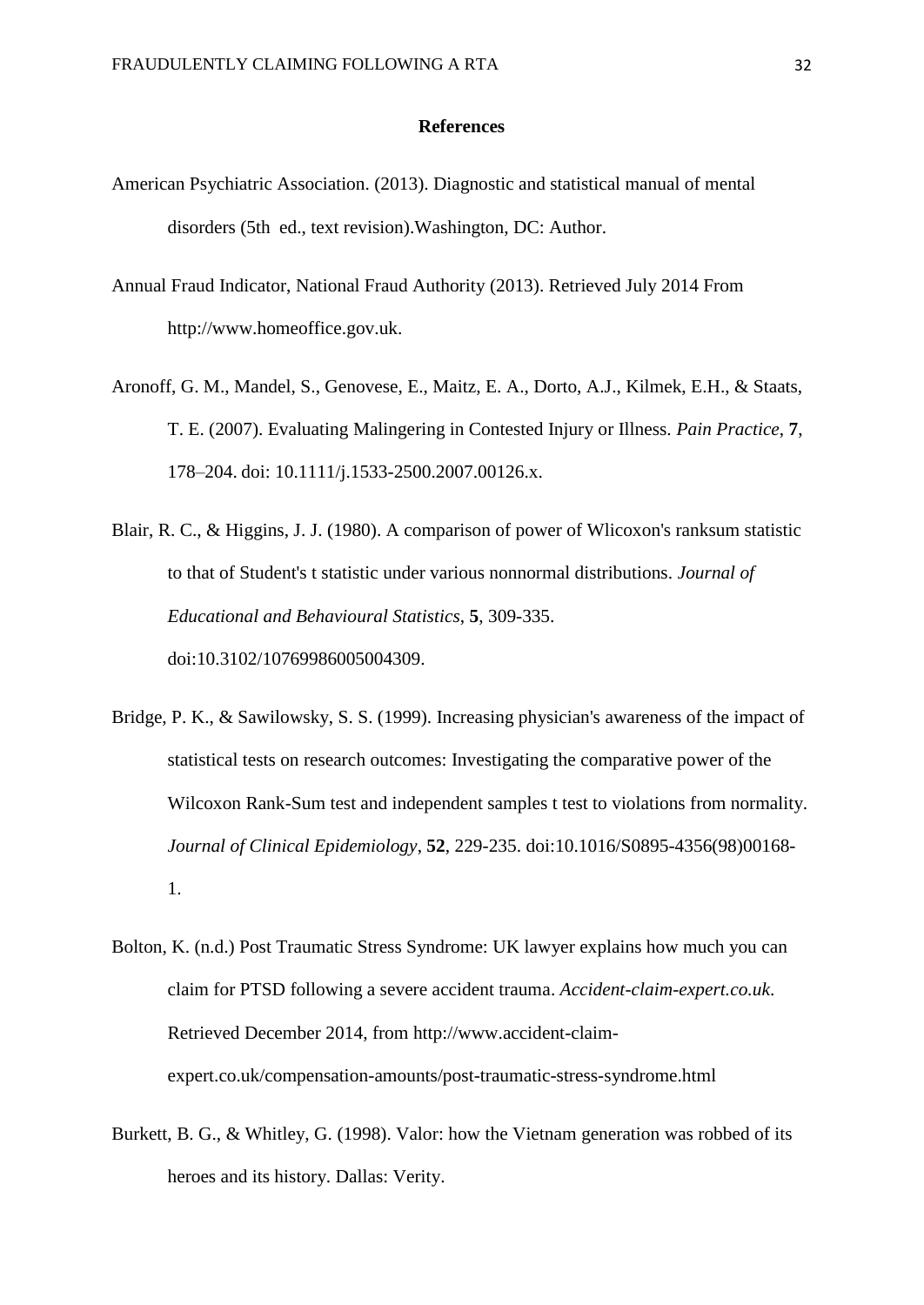- Button, M., Pakes, F., & Blackbourn, D. (2013). Profile of a Household Insurance Fraudster. Portsmouth: CCFS.
- Cartwright, A., Roach, J., Wood, H., & Wood, P. (2014). *Mental Health Malingering and the Fraudulent Motor Insurance Claimant*. Manuscript submitted for publication.
- Chafetz, M., & Underhill, J. (2013). Estimated Costs of Malingered Disability. *Archives of Clinical Neuropsychology*, **28**, 633-639. doi: 10.1093/arclin/act038.

Clegg, F. (1988). *Simple Statistics*. Cambridge: Cambridge University Press.

- Crowne, D., P. & Marlowe, D. (1960). A New Scale of Social Desirability Independent of Psychopathology. *Journal of Consulting Psychology*, **24**, 349-54.
- Coolican, H. (2004). *Research Methods and Statistics in Psychology* (4<sup>th</sup> ed.). London, UK, Hodder Arnold.
- Guriel, J., & Fremouw, W. (2003). Assessing malingered posttraumatic stress disorder: a critical review. *Clinical Psychology Review*, **23**(7), 881 – 904.
- Haghighat, R. (2007). The Development of the Brief Social Desirability Scale (BSDS). *Europe's Journal of Psychology*, **3** (4).
- Hall, R. C. W., & Hall, R. C. W. (2006). Malingering of PTSD: Forensic and diagnostic considerations, characteristics of malingerers and clinical presentations. *General Hospital Psychiatry,* **28,** 525 – 535. doi:10.1016/j.genhosppsych.2006.08.011.
- Hall, R. C. W., & Hall, R. C. W., & Chapman M. (2006). Effects of terrorist attacks on the elderly: Part 2. Posttraumatic stress, acute stress, and affective disorders. *Clinics in Geriatric Medicine,***14**,17 – 24. Retrieved March 2015, from: http://www.drryanhall.com/Articles/effects\_of\_terrorist\_attacks\_on\_the\_elderly\_part  $\_1.pdf$ .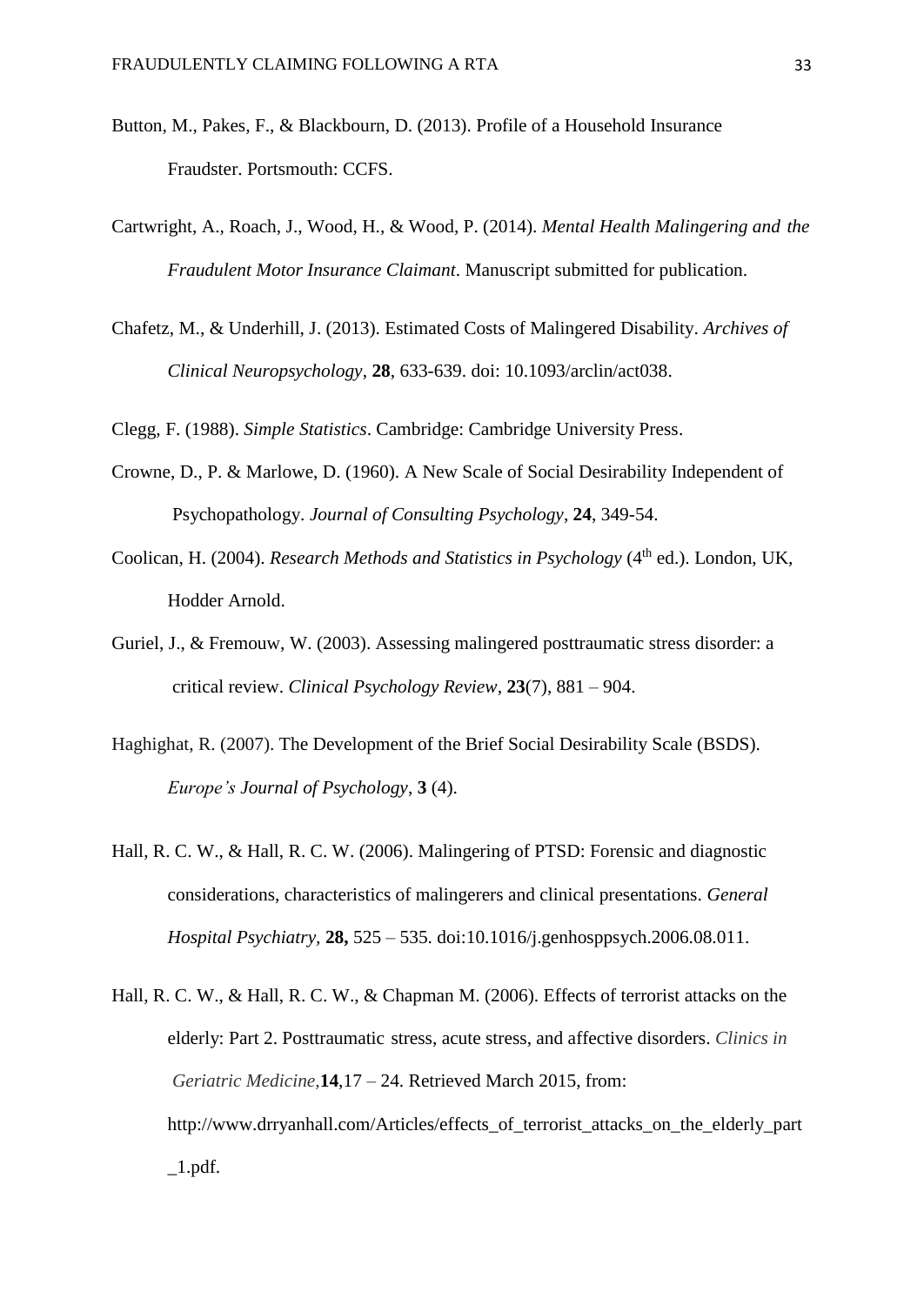- Hall, R. C. W., & Hall, R. C. W. (2007). Detection of Malingered PTSD: An Overview of Clinical, Psychometric, and Physiological Assessment: Where Do We Stand? *Journal of Forensic Sciences*, **52** (3), 717-725. doi:10.1111/j.1556-4029.2007.00434.x.
- How we all break the law everyday. (2008, September 22). British Telegraph. Retrieved March 2015, from: http://www.telegraph.co.uk/news/uknews/law-andorder/3044794/How-we-all- break- the-law-every-day.html.

Heider, F. (1958). The psychology of interpersonal relations. New York: Wiley.

- Karstedt, S., & Farrall, S. (2006). The moral economy of everyday crime -Markets, consumers and citizens. *British Journal of Criminology*, **46**(6), 1011-1036.
- Kleinman S., & Stewart L. (2004). Psychiatric–legal considerations in providing mental health assistance to disaster survivors. *Psychiatric Clinics of North America*, **27** (3), 559–570. doi:10.1016/j.psc.2004.03.008.
- Larrabee, G. J., Millis, S. R., & Meyers, J. E. (2009). 40 Plus or Minus 10, a new magical number: Reply to Russell. *The Clinical Neuropsychologist*, **23**, 841 – 849. doi:10.1080/13854040902796735.
- Lees-Hayley, P. (1997). MMPI-2 base rates for 492 personal injury plaintiffs: implications and challenges for forensic assessment. *Journal of Clinical Psychology*, **53** (7), 745- 755. doi: 10.1002/(sici)1097-4679.
- Sykes, G. M., & Matza, D. (1957). Techniques of Neutralization: A Theory of Delinquency. *American Sociological Review*, **22** (6), 664 -670.

MedCo. (2015). Retrieved March 2015, from: http://www.medco.org.uk/home/.

Merton, T., Dandachi-FitzGerald, B., Hall, V., Schmand, B.A., Santamaria, P., & Gonzalez-Ordi, H. (2013). Symptom validity assessment in European countries: Development and state of the art*. Clínica y Salud,* **24**, 129-138. doi:10.5093/cl2013a14.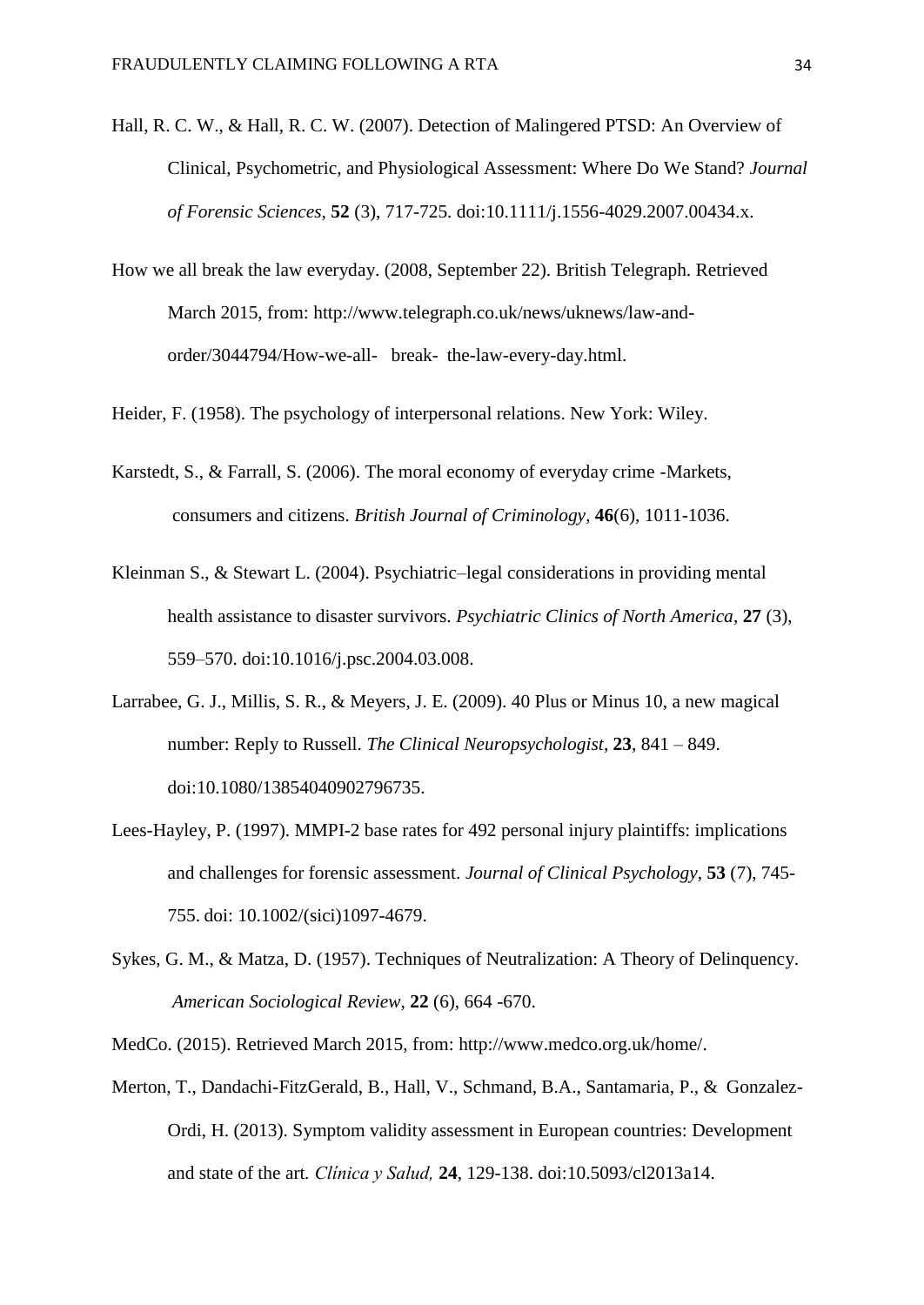- Mittenberg, W., Patton, C., Canyock, E. M., & Condit, D.C. (2002). Base rates of malingering and symptom exaggeration. *Journal of Clinical and Experimental Neuropsychology*, **24**, 1094-1102. doi:10.1076/jcen.24.8.1094.8379.
- Nanna, M. J., & Sawilowsky , S. S. (1998). Analysis of Likert scale data in disability and medical rehabilitation evaluation. *Psychometric Methods*, **3**, 55-67. doi:10.1037/1082-989x.3.1.55.
- Neal, T.M.S. & Grisso, T. (in press). The cognitive underpinnings of bias in forensic mental health evaluations. *Psychology, Public Policy, and Law,* **20** (2) 200-211. doi:10.1037/a0035824.
- Resnick, P. (1977). Malingering of posttraumatic disorders. In: Rogers R, editor. *Clinical assessment of malingering and deception* (pp 130 – 52) (3rd ed,). New York, Guilford Press.
- Resnick, P. J., & Knoll, J. L. (2005). Faking it: How to detect malingered psychosis. *Current Psychiatry*, **4**, 13-25*.*
- Rogers, R. (2008) *Clinical assessment of malingering and deception* (3rd ed.). New York, Guilford Press.
- Sullivan, K., A. & King, J., K. (2010). Detecting faked psychopathology: a comparison of two tests to detect malingered psychopathology using a simulation design*. Psychiatry Research,* **176** (1), 75-81. doi: 10.1016/j.psychres.2008.07.013.
- Stylianou, S. (2003). "Measuring Crime Seriousness Perceptions: What Have We Learned and What Else Do We Want to Know." *Journal of Criminal Justice,* **31**, 37-56. doi:10.1016/S0047-2352(02)00198-8